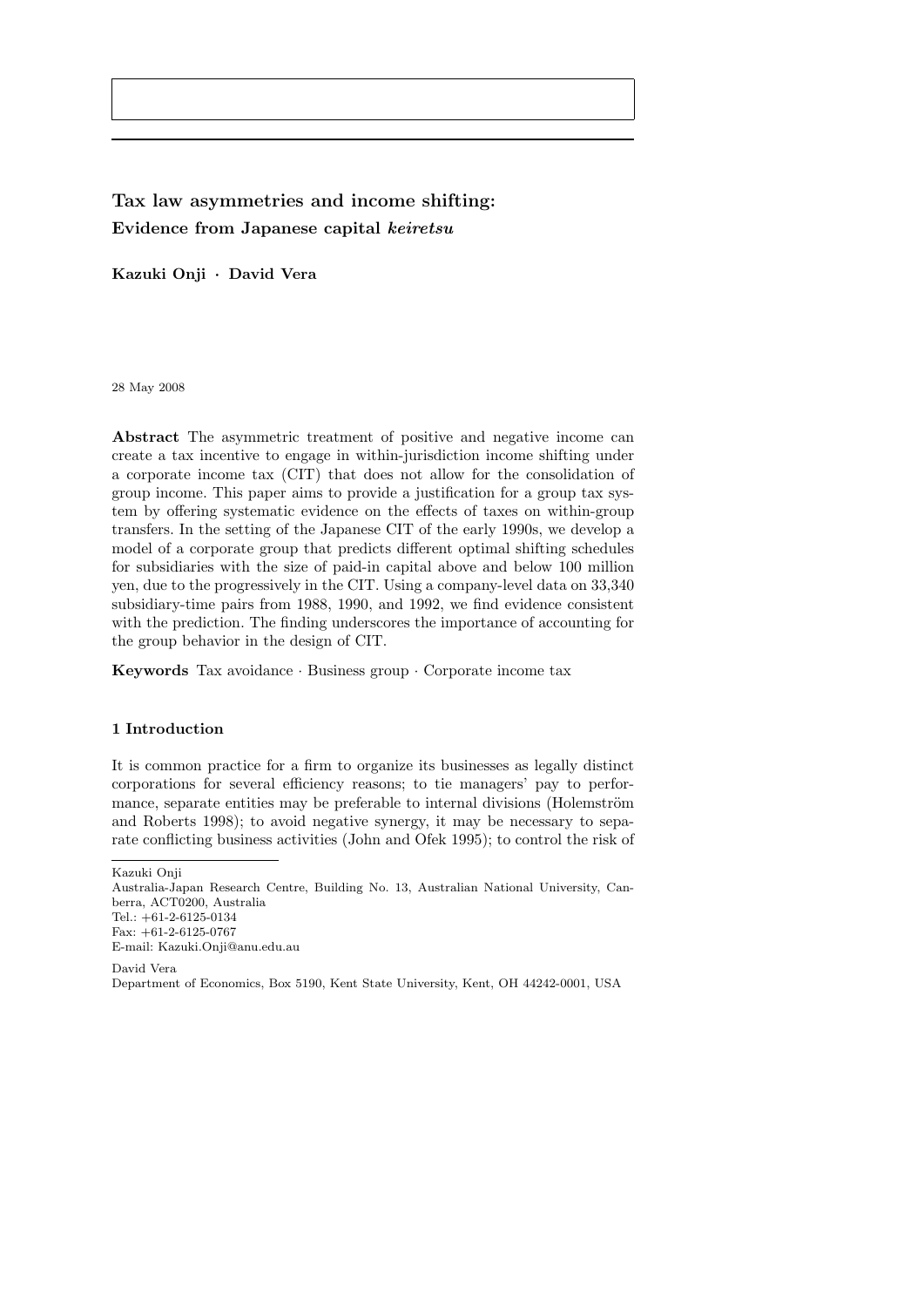new ventures, investors may utilize the limited liability status of corporations. Despite the efficiency grounds for organizing activities in separate entities, in the vast majority of nations, there is a tax penalty for forming a corporate group. Of 121 countries listed in PricewaterhouseCoopers (2002), 92 countries tax corporations separately from group members; only 29 countries allow for group taxation.<sup>1</sup> Since a stand-alone entity can only partially offset its own profit with losses made by its affiliates in the absence of group provisions, the tax liability of a corporate group would be greater than that of a conglomerate when some member companies are making losses.<sup>2</sup> There are loss-offset provisions moderating the degree of penalty but they are known to be imperfect (Altshuler and Auerback 1990). As a result, there are concerns about the behavioral response to avoid the penalty and about the consequences on efficiency: firms may waste resources through engineering transactions of which the sole aim is to shift income from profitable to unprofitable corporations; firms may choose a suboptimal form of organization.

To highlight the perverse incentives under a tax system that lacks group provisions, this paper aims to provide evidence from a large-scale dataset on the behavioral response to tax penalties, taking the Japanese tax system of the early 1990s as a setting. The focus is on the incentives to shift income among domestic affiliates, a type of behavior under-studied in the field. Certainly, there is extensive evidence on income shifting in the international context (Grubert and Mutti 1991; Hines and Rice 1994; Grubert and Slemrod 1998), where the differences in tax rates across countries create opportunity for tax avoidance. Here, the differences in marginal tax rates between profitable and unprofitable corporations create the incentives to shift income.

The key distinction between these two types of income shifting is that, unlike the tax shelters involving offshore tax havens, which is a problem in itself, the income shifting among domestic affiliates can be viewed as a symptom of problems with the tax system, provided that the shifting takes place in groups where there are efficiency grounds for organizing businesses in multiple entities.<sup>3</sup> In this view, the policy implication is that rather than to strengthen enforcement, the tax law should be amended to account for business practices.

Our examination of within-jurisdiction income shifting adds to a relatively small number of previous empirical studies (Giudici and Paleari 1998; Gramlich et al. 2004; Jung et al. 2007). In a closely related study, Gramlich et al. (2004) examine the income shifting among the members of bank-centered corporate groups, or horizontal keiretsu, in Japan. Our setting is also on Japan but our study focuses on a different type of grouping, sometimes referred to as a capital keiretsu, which is a group of businesses consisting of a parent company,

<sup>1</sup> 29 countries include those that adopt a consolidated filing or fiscal unity of affiliated corporations, even if the allowance is restricted to certain industries.

<sup>2</sup> See the simulation by Majd and Myers (1987) on the impact of tax asymmetry on the after-tax net present value of a stand-alone project and of a profitable firm.

<sup>3</sup> Corporate groups may be formed by pervasive reasons, such as to take advantage of the preferential treatment of small businesses (Onji 2007).The income shifting in such contexts is problematic in exacerbating the existing problem.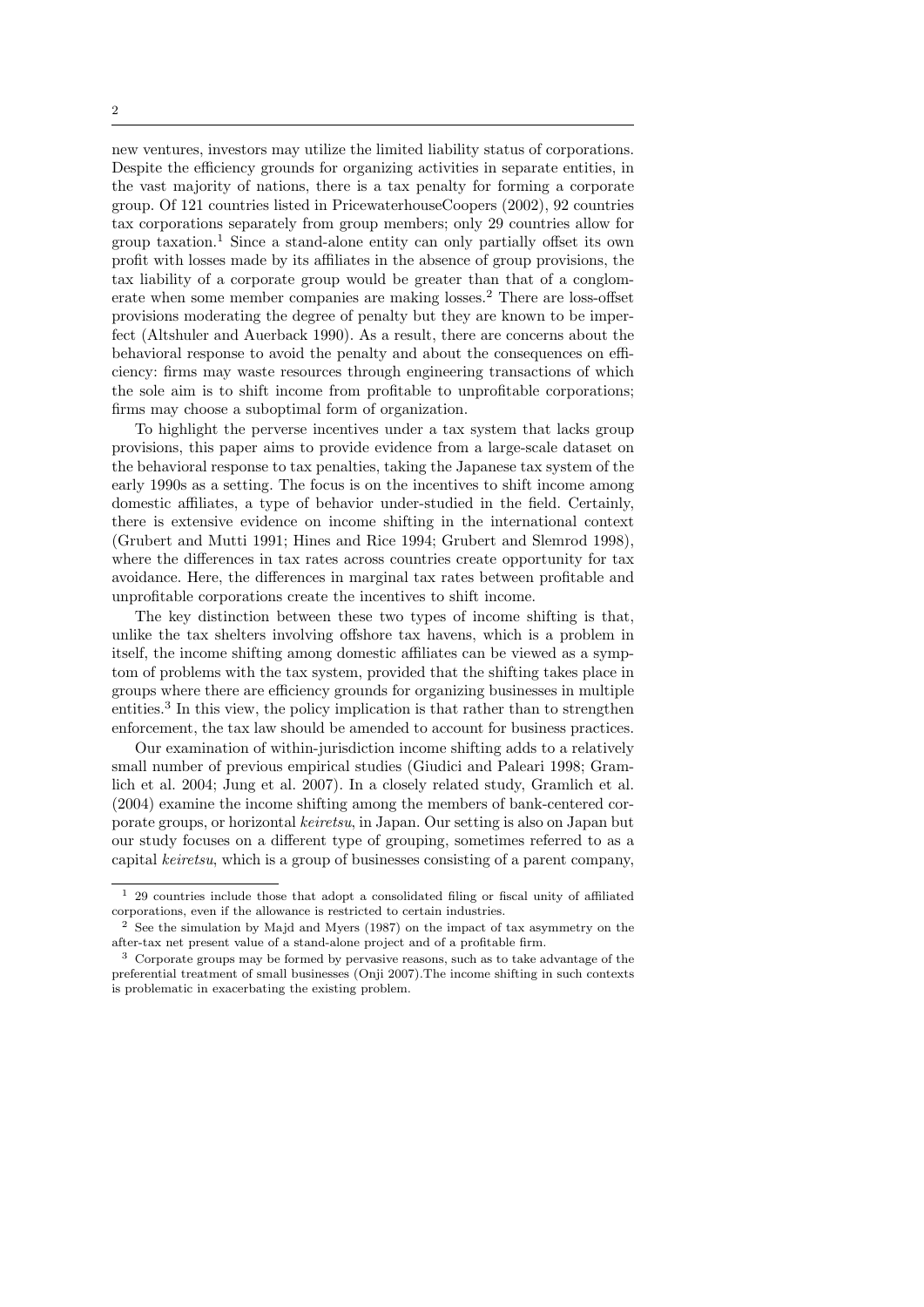subsidiaries and affiliates. <sup>4</sup> The latter type of grouping is tightly integrated: the members of capital keiretsu reports consolidated financial statements since 1978; the members of horizontal keiretsu do not. The focus on capital keiretsu is conducive to the examination of tax-motivated income shifting since there would be smaller transaction costs in sharing the benefits of tax saving.

The context of the study is the Japanese corporate income tax (CIT) prior to the introduction of group taxation in April 2002. One advantage of the Japanese setting is that an available data on corporate groups, Affiliated Company Data, contains a large number of individual observations on parents and their domestic subsidiaries, a type of data that is relatively rare.<sup>5</sup> Naturally, the diversity of CIT around the world preclude the direct extrapolation of the results from this study, but there is a number of generic features of the Japanese CIT that make the discussion relevant to the policy debate in countries that do not adopt group taxation.

Another advantage of the Japanese setting is on its institutional features that provide a "natural experiment." The previous empirical studies on income shifting by multi-national corporations utilize the variation in tax rates across jurisdictions. Such an identification strategy is not readily applicable in the context of within-jurisdiction income shifting. We suggest and implement an identification strategy that utilizes the progressive feature of the Japanese CIT in detecting the ubiquity of income shifting. The intuition underlying the test is as follows.

For "large" corporations with paid-in capital above 100 million yen, the corporate tax is proportional to profit, with at best only a partial offset for losses. For groups containing some large corporations with losses but making overall profits, there is an incentive to shift enough profits to the large corporations with losses to the extent possible, thereby raising profits to zero. Any further shifting creates no tax saving yet involves real costs. On the other hand, for "small" corporations with paid-in capital of 100 million yen or less, the tax rate is reduced on the first 8 million yen of profit, and the remaining profit is taxed at the same rate as that of large corporations. Because of this progressive tax schedule, there is an incentive to shift more than the amount of the losses that small corporations make, so as to exploit the rate reduction. Thus, the income shifting hypothesis implies a higher propensity for large corporations to report zero profit when other factors are held constant.

We test the implications with a company-level data on subsidiaries based on survey that covers over 1,700 corporate groups headed by large corporations. The sample consists of 33,340 subsidiary-time pairs from 1988, 1990, and 1992. Controlling for company characteristics in a binary response model, large subsidiaries have higher propensity to report zero profit, consistent with

<sup>4</sup> See Westney (1998) for a descriptive study of capital keiretsu, referred to as vertical keiretsu in his paper. Shimotani (1993) provides a through documentation in Japanese. On horizontal keiretsu, see for instance, Flath (2005) and Kester (1989). Granovetter (1995) offers a review of international corporate groupings.

<sup>5</sup> Samphantharak (2003) uses the entity-level data from Thailand to study the internal capital market in business groups.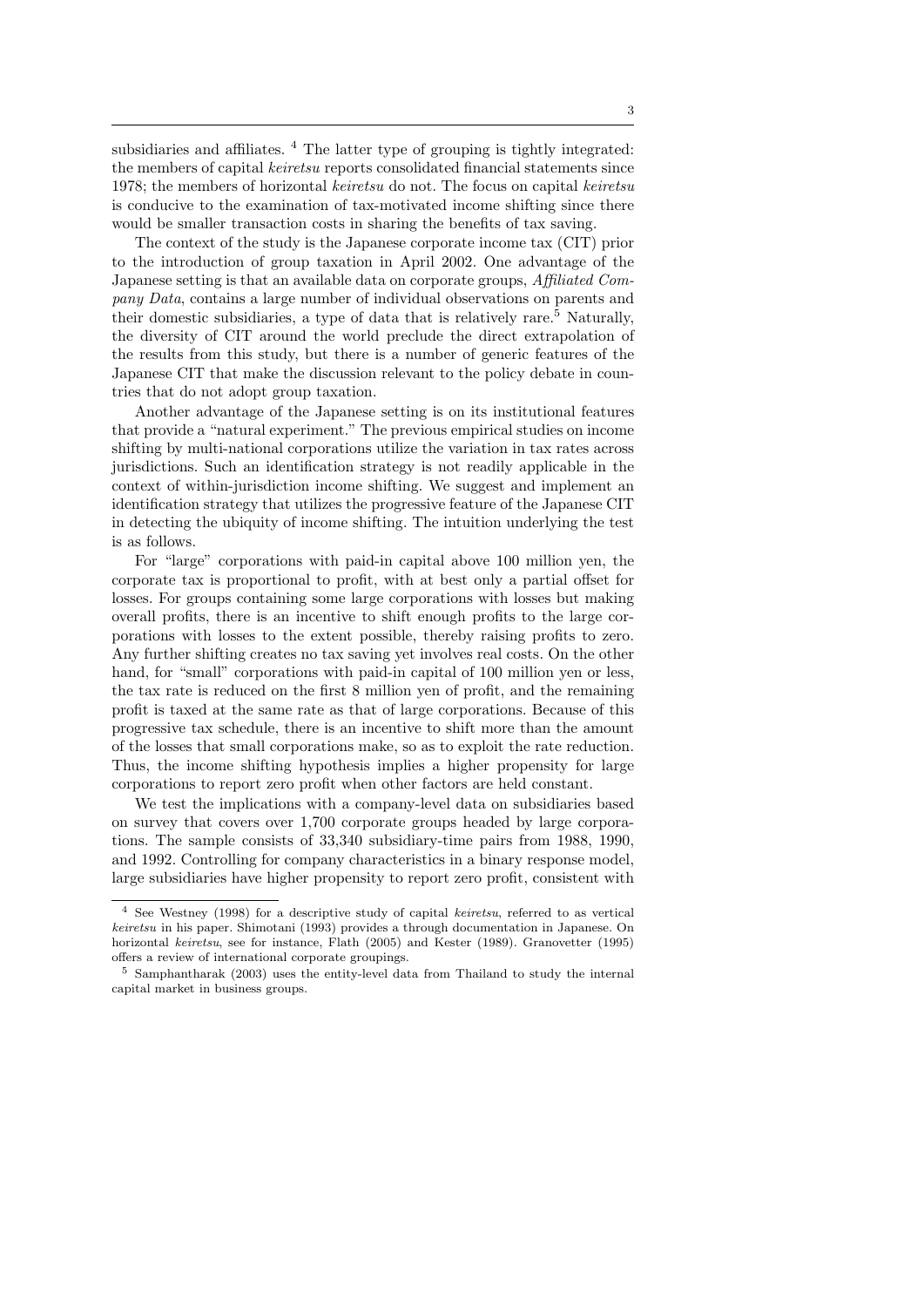the prediction based on the tax institution that puts a cap on shifting for large corporations at zero profit but not on that for small corporations. The difference is modest, however; after several specification tests, we put the bound to 0.5 - 2.7 percentage points. The difference in the propensities to report zero profit in the financial-insurance sector is two to three times as large as in the other sectors of the economy; the regulation in the sector restricts an alternative avoidance strategy and renders income shifting highly relevant in the sector. Tightly controlled subsidiaries tend to report zero profit, consistent with the notion that the costs of shifting are affected by the degree of control. Excluding profitable groups increases the point estimates; at least part of the increase is attributable to the tax incentives. As a further analysis, we compare the profitability distribution of wholly-owned subsidiaries and partially-owned group members and find lower variance for the wholly-owned subsidiaries. The attrition rate of loss-making subsidiaries is also lower for a higher level of ownership. Thus, there seem sufficient indications to conclude that the income shifting was pervasive among large Japanese capital keiretsu over the period of our study.

The literature on horizontal keiretsu emphasizes the risk sharing as one of the main function of the grouping (Nakatani 1984).<sup>6</sup> The empirical strategy to test the risk sharing hypothesis is based on the comparison of the variance of profitability between group members and non-group members, interpreting the low variance of group-affiliated companies as due to risk sharing. Notice that some of the documented low variances may be attributable to tax-motivated income shifting but the hypotheses are not necessarily mutually exclusive. If, for instance, a dollar of financial assistance to a group member in distress reduces the tax liability of the group by  $t$  dollars, the tax motive re-enforces the risk sharing motive. In a recent survey of business groups by Khanna and Yafeh (2007) for instance, little attention is given to tax considerations. Our paper adds to the literature by indicating the influences of taxes on the degree of intra-group transfers.

The paper is organized as follows. Section 2 discusses the tax incentives generated by the Japanese CIT of 1988-92. Section 3 examines the tax incentives with a model of a corporate group. Section 4 outlines the empirical approach. Section 5 presents the analysis. Section 6 considers other evidence of income shifting. Section 7 draws conclusions.

## 2 Institutional background

## 2.1 Tax incentives

There are two generic features of tax institutions that give rise to the tax penalty in forming corporate groups: the separate tax filing of group members and the asymmetric treatment of positive and negative income. Corporations

<sup>6</sup> See Khanna and Yafeh (2005) for an updated review of the literature. Hoshi and Kashyap (2001) document several examples of "rescue operations" in the post-war Japan.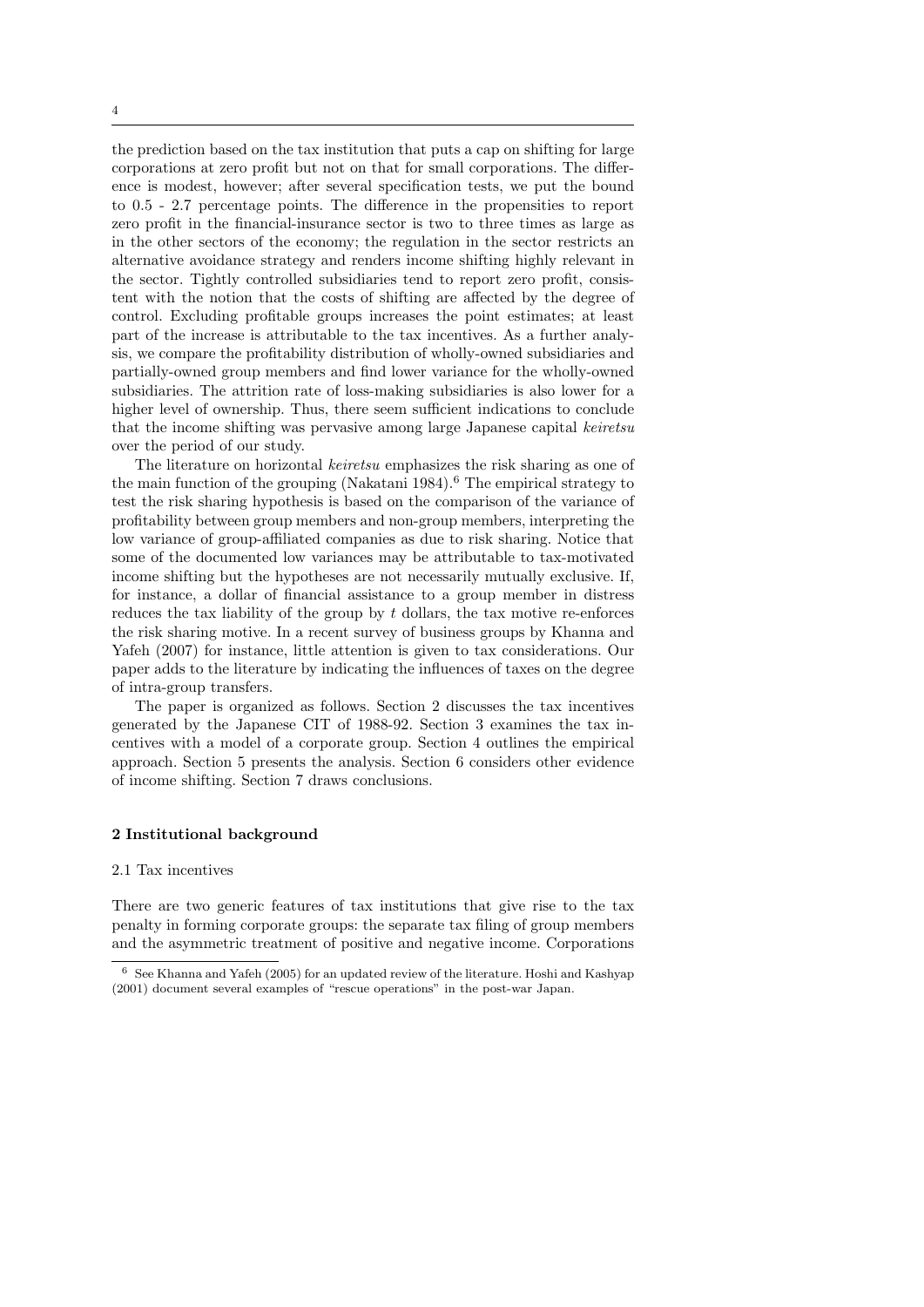are generally taxed on their positive income but they do not receive full credit on negative income. The deductibility of loss is partial, in that corporations with negative income do not receive tax credits immediately. If group members are taxed separately, they cannot offset profits made by some members with losses incurred by others. Thus, in a given year, the tax base under separate filing is no smaller than that under consolidated filing where the group is taxed on the combined income.<sup>7</sup> Under the Japanese CIT of 1988, the effective tax rate was 56 percent, so that a dollar of income shifted from profitable corporations to unprofitable corporations reduces the tax liability by 56 cents.<sup>8</sup> Therefore, the tax penalty can be a significant disincentives to the formation of corporate groups.

There are various complementary institutional arrangements that alleviate the degree of tax penalties, including the deductibility of losses across years.<sup>9</sup> Under the Japanese CIT, qualified corporations may carry back losses for one year and receive a commensurate tax refund for that year. They may choose to carry forward losses up to five years, and receive tax credits in future years.<sup>10</sup> Since the disadvantage of carrying losses forward is that they are carried with zero nominal interest and may expire unused (Altshuler and Auerbach 1990), these provisions reduce the incentives for income shifting but not entirely. Another institutional arrangement is the deductibility of intragroup contribution. The Scandinavian nations have formal allowances: Norway treats the contribution to companies in which parents hold more than ninety percent of the direct or indirect common ownership as deductible expense.<sup>11</sup> Japan has no such formal allowance, but donations, which include intra-group transfers, are deductible up to a limit.<sup>12</sup> This form of shifting transaction is legal and can be arranged with minor transaction costs.<sup>13</sup>

To shift income beyond the amount of tax-deductible contributions, a firm would need to arrange intra-group transactions that are analogous to the income shifting strategies in the international setting; carefully setting transfer pricing and arranging intra-company loans (Grubert 2003). The strategy may

<sup>7</sup> For simplicity, the statement assumes that the law determining the tax base is common regardless of corporate size.

<sup>8</sup> The rate is for non-dividend income of corporation with paid-in capital exceeding 100 million yen. Unlike the CIT in the U.S., the tax rate is flat for this category of income. Taxes include the corporate income tax, the corporate inhabitant tax, and the corporate enterprise tax. See Ishi (2001) for a nice overview of the Japanese tax system.

<sup>9</sup> For a detailed discussion, see Altshuler and Auerbach (1990).

<sup>10</sup> To qualify for these benefits, corporations need to file their tax return in a specific format, known as blue form, but nearly all corporations do so in recent years. There was a temporary disallowance between April 1992 and March 2000 (Ishi 2001, p168).

<sup>11</sup> PricewaterhouseCoopers (2002). Some countries allow profitable companies to take over the losses of another group company. In New Zealand, a profitable company can make subvention payment to an unprofitable company and deduct the expense.

<sup>12</sup> The limit varies by company and is computed as the simple average of 2.5 percent of income and 0.25 percent of paid-in capital.

 $^{13}\,$  Since the deduction for intra-group contribution is aggregated with other contributions, there is a concern about the crowding out of charitable donation.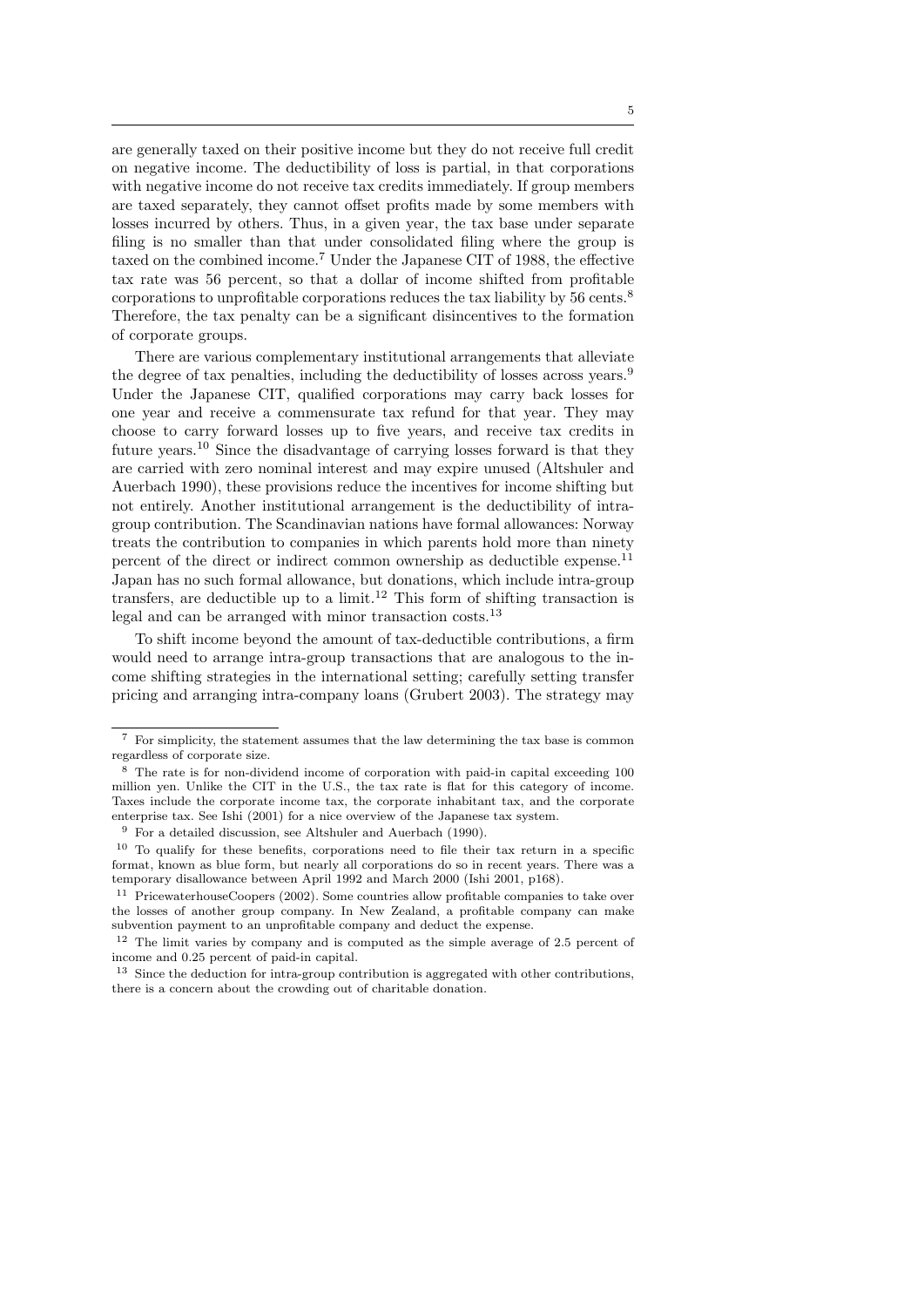also involve changing the timing of transaction.<sup>14</sup> These means would be costly given the accounting costs and the risk of being found in audit.<sup>15</sup>

## 2.2 To merge or not to merge

By merging a subsidiary, the group may save on taxes when losses arising from the subsidiary's business can offset the profit made by the merging company. Since the group does not incur further costs of shifting income, for the purpose of tax planning, it may seem attractive to merge a loss-making subsidiary rather than to retain a separate organizational form. There would certainly be cases where tax-motivated mergers being a superior tax planning strategy. When tax-motivated mergers are widely practiced, income shifting would be an irrelevant consideration. But this begs a question: for the purpose of avoiding the tax penalty, why do not firms do business as a conglomerate rather than as separate entities?

To the extent that corporate groups considered in this study overlap with business groups studied extensively, the reasons for the group formation can be found in the various hypotheses explored in the literature on business groups (Khanna and Yafeh 2007), such as risk sharing, costly contracting environment, expropriation of minority shareholders, and family considerations. Our data, for instance, included a group where the founder's two sons are heads of two different group companies; perhaps the arrangement facilitate the management of family relations as well as businesses. When there are business reasons for maintaining separate entities, the tax advantage of a conglomerate may not justify mergers, since a firm would weigh the tax advantage with transaction costs (Scholes et al. 2002).

In addition, there are several institutional hindrances to tax-motivated mergers in Japan. Perhaps the clearest is the regulation. Under the banking law and the insurance business law, financial and insurance parents are prevented from directly undertaking periphery activities including leasing, credit card operation, and credit guarantee but are allowed to establish subsidiaries and to conduct such activities through them. Thus, a tax-motivated merger is not a feasible option for finance and insurance parents. Further, the tax consequence of merger is not necessarily favorable. First, there are various small business provisions under the Japanese CIT, and because subsidiaries are taxed separately from their parents in most cases, the tax base can increase from a merger. Second, some of the well-known tax avoidance strategies utilize the group structure.<sup>16</sup> Third, out of concern about abusive tax planning,

 $^{14}\,$  In a recent high-profile case involving subsidiaries of Marubeni, a major general trading company, a gasoline wholesaler is found shifting the timing of rebates totalling around 300 million yen paid to five gas station operators to utilize losses made in them (Yomiuri Shinbun (Daily Yomiuri), July 2, 2005, p.19).

<sup>15</sup> Strictly speaking, the tax law in general permits these types of transactions so long as the amount of income shifted is treated as contribution.

<sup>16</sup> As an example, there is a strategy on the compensation of executives. Since bonuses to executives are not tax deductible but severance payments are deductible, firms have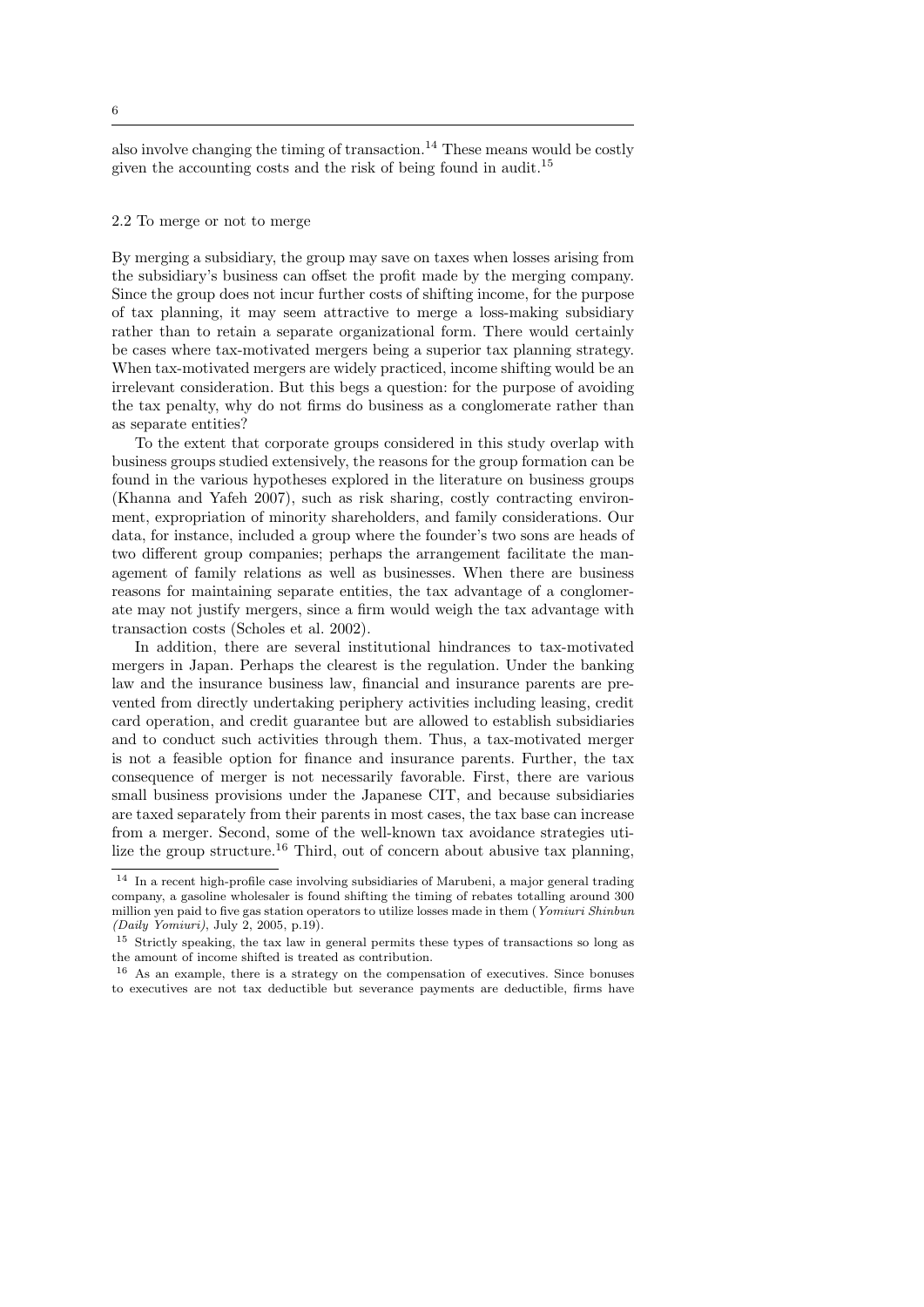merging companies are not permitted to take over losses carried forward by merged companies (Kaneko 2003).<sup>17</sup> Since any unused credits accumulated by merged companies are lost in the process, the rule reduces the incentives to merge.<sup>18</sup> In sum, the relevance of income shifting as a strategy to avoid tax penalty is somewhat diminished by the possibility of merger but not to the extent of rendering the strategy irrelevant.

# 3 Theoretical model

This section outlines the tax incentives generated by the Japanese CIT with a model of a corporate group. For tractability, we focus on the static setting to abstract away from loss-carry provisions and assume that the group's choice of organizational form as exogenous. We also consider the case of two-member group. The focus on two-member groups are not overly unrealistic since for the population of corporations surveyed under the 2001 Establishment and Enterprise Census in Japan, the average number of members is 3.5. Our data however contains large corporate groups with the number of members reaching up to 342 for Mitsui & Co. Ltd.; we discuss a consideration at the end of the section.

Let us define a firm consisting of two corporations, Company 1 ("parent") and Company 2 ("subsidiary"). Their underlying incomes  $(y_1, y_2)$  are determined exogenously and the parent is profitable and the subsidiary is running at a loss  $(y_1 > 0 > y_2)$ . Their incomes are taxed separately; hence unless the firm shifts income, there is a tax penalty. Further, let us focus on the case where the amount of shifting is not capped by the parent's profit. The following condition on overall income,

$$
(1 - \tau_H)y_1 + y_2 > m \tag{1}
$$

rules out such a corner solution, whether the subsidiary is "small" or "large." m is the tax threshold to be defined below and  $\tau_H$  is a flat tax on parent's profit. The following are after-tax profits of the parent and subsidiary.

$$
\pi_1 = y_1 - s - g(s) - T(y_1 - s - g(s); k_1)
$$
\n(2)

$$
\pi_2 = y_2 + s - T(y_2 + s; k_2) \tag{3}
$$

 $s \geq 0$  is the amount of income shifted from the parent to the subsidiary.  $g(s)$ is the cost of shifting income. The parent is assumed to incur the transaction

incentives to reward executives in form of severance pay rather than paying them bonuses. By making senior executives "hop around" affiliated companies, making severance payments each time, the group tax liability is lowered.

<sup>&</sup>lt;sup>17</sup> Certain exceptions were made under the tax reform of 2001, which is well after our sample period, to facilitate business restructuring much needed during the prolonged recession.

<sup>&</sup>lt;sup>18</sup> Since merging company retains losses carried forward, the merger may be an option, if so-called "up-side-down merger," an operation referring to a loss-making company merging a profit-making company, is feasible.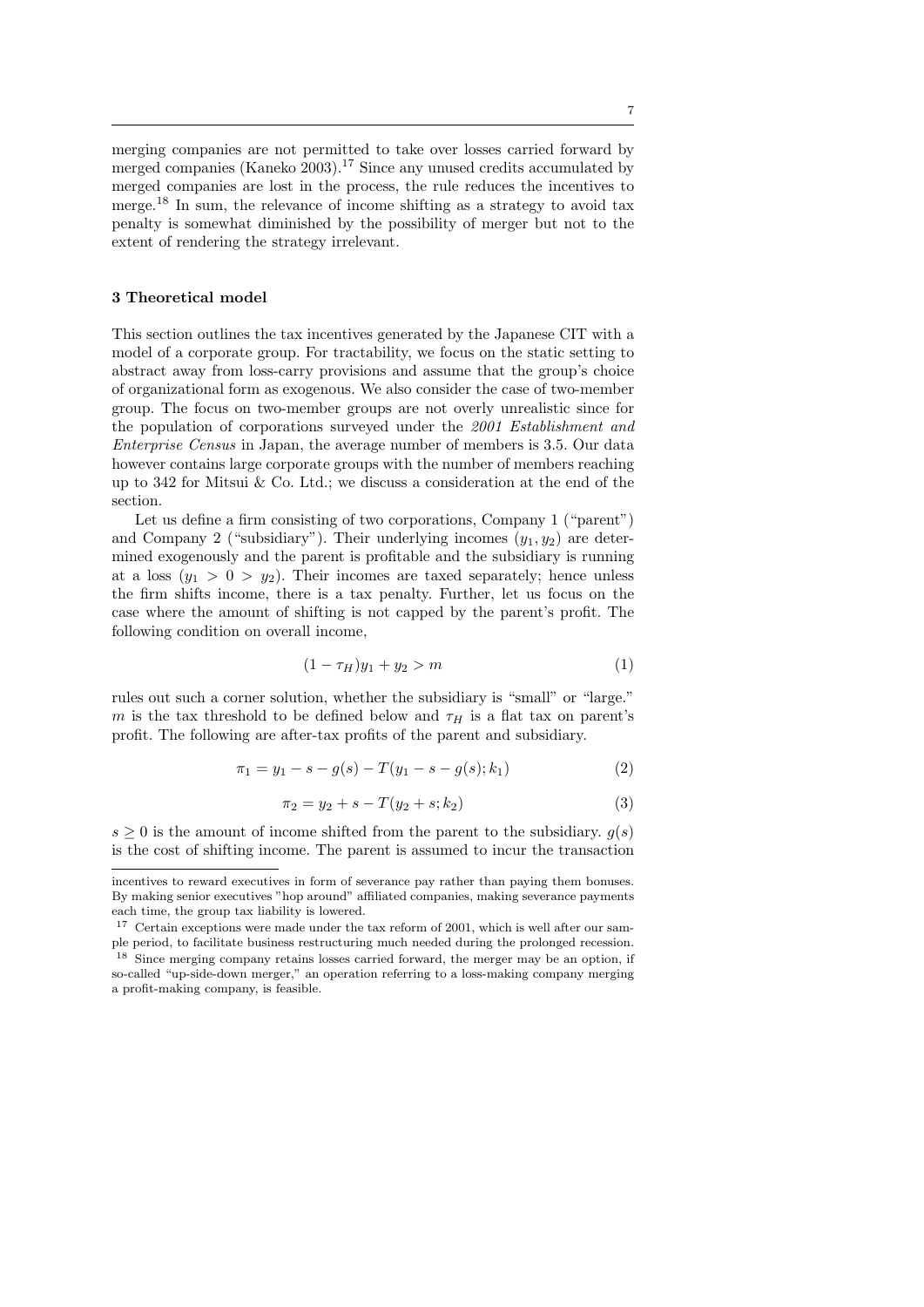costs, which are tax deductible.  $g(s)$  is a quadratic function of the amount shifted based on the standard formulation in the literature (Hines and Rice 1994).

$$
g(s) = \frac{s^2}{2\overline{y}\psi} \tag{4}
$$

In our application, shifting costs are high if the amount shifted is large relative to the average size  $(y = \frac{1}{2}(y_1 + |y_2|))$ . It also depends on the degree of control exerted by the parent, which is represented by  $\psi > 0$ . The tax liability  $T(.)$  is a function of before-tax profit  $(\pi_i^b)$  and the level of paid-in capital  $(k_i)$ , in million yen). In practice, there are two different tax schedules, and their applicability depends on the level of paid-in capital.

$$
T(\pi_i^b; k_i > 100) = max[0, \tau_H \pi_i^b]
$$
\n(5)

$$
T(\pi_i^b; k_i \le 100) = max[0, \tau_L \pi_i^b, \tau_H(\pi_i^b - m) + \tau_L m]
$$
 (6)

Like a payoff function of a call option (Majd and Myers 1987), large corporations pay proportional tax on their positive income (5). Small corporations pay at the reduced rate  $\tau_L$  on their first m million yen of income and at  $\tau_H$ on the amount exceeding m million yen (6). Under the 1989 law,  $\tau_H = 0.560$ ,  $\tau_L = 0.405$  and  $m = 8^{19}$  In this analysis, the parent is assumed to be a large corporation. The subsidiary may be small or large. Here, we will focus on the case where the subsidiary is small, since the case of large subsidiary is a special case where  $\tau_H = \tau_L$ .

Under the income shifting hypothesis, the group chooses the amount of shifting to maximize the after-tax group profit  $(\pi_1 + \pi_2)$ . The optimization problem is equivalent to the following.

$$
\max_{s} \left\{-g(s) - \max[0, \tau_H \pi_1^b(s)] - \max[0, \tau_L \pi_2^b(s), \tau_H(\pi_2^b(s) - m) + \tau_L m] \right\}
$$
\n(7)

Simply put, the firm chooses the amount of shifting by weighing tax savings versus shifting costs. The objective function is not readily differentiable, but by imposing appropriate constrains on s, sub-problems can be solved algebraically. Appendix 1 details the derivation of the solution (8).

$$
s^* = \min\left\{\max\left[\min\left(|y_2|, \frac{\tau_H}{1 - \tau_H} \overline{y}\psi\right), \frac{\tau_H - \tau_L}{1 - \tau_H} \overline{y}\psi\right], m + |y_2|\right\} \tag{8}
$$

Figure 1 illustrates the relationship between the optimal level of shifting and the parameters affecting the ease of shifting. The solution function for small subsidiaries has two steps as shown by the solid line. The solution function for large subsidiaries is flat at  $|y_2|$  as shown by the dotted line. In general, the optimal shifting is weakly decreasing in shifting costs  $(1/\psi)$  and in relative size  $(|y_2|/\overline{y})$ . In addition, the solution is a weakly increasing function of the

<sup>19</sup> In practice, income below 4 million yen is taxed at 38.9 percent. This is ignored for simplicity.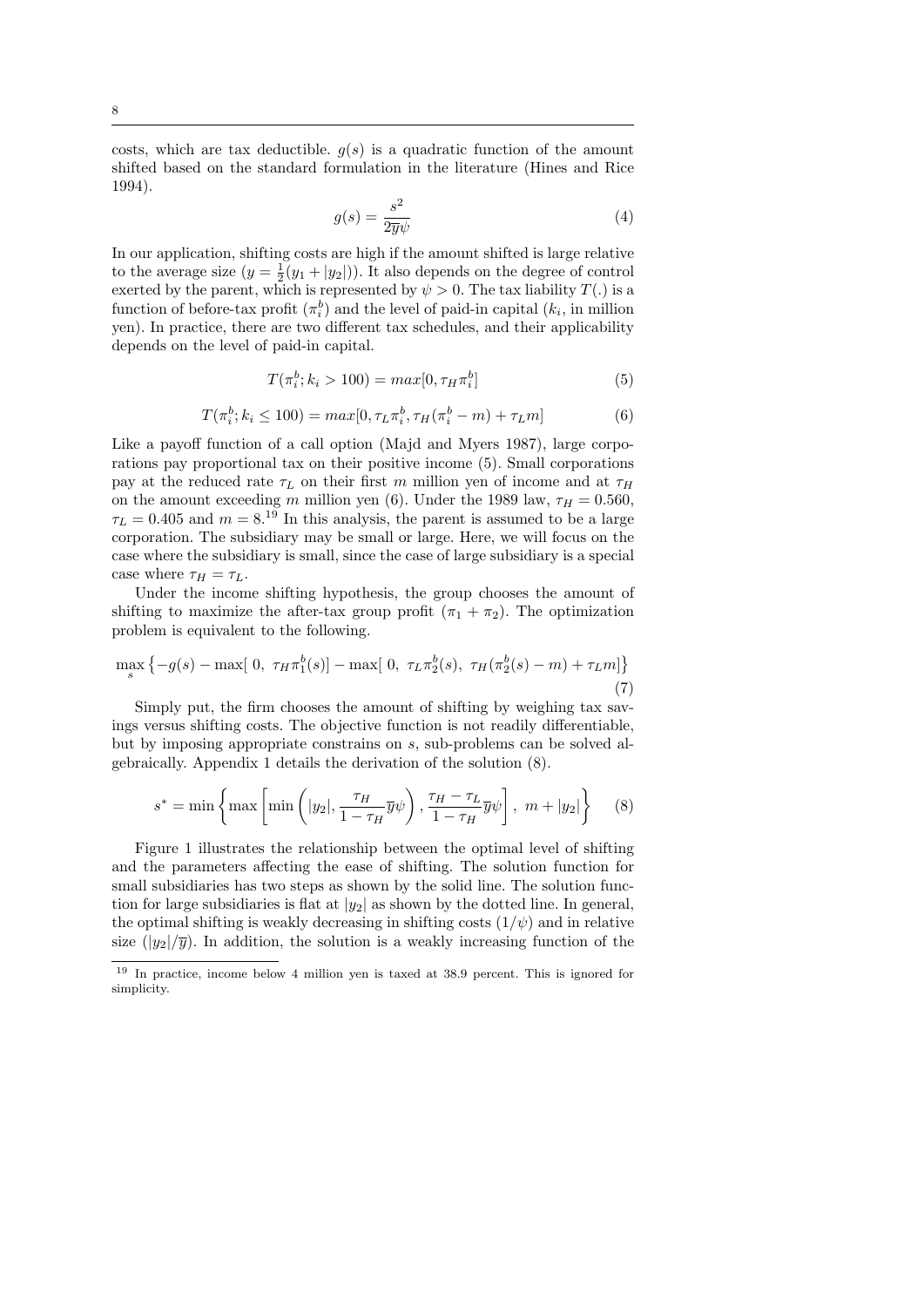tax rate facing the parent and the progressiveness of the tax system (i.e.,  $\tau_H$ −  $\tau_L$ ).

The model illustrates the difference in the optimal shifting schedules by subsidiary size. For large subsidiaries, the amount of shifting is capped at  $|y_2|$ , indicating the natural limit; at the amount  $|y_2|$ , where the subsidiary reports zero profit, the subsidiary faces the tax rate of  $\tau_H$  at the margin, the same rate as that faced by the parent. Small subsidiaries, in contrast, face the marginal rate of  $\tau_L$  at zero profit. Shifting beyond  $|y_2|$  is optimal when the underlying shifting costs are sufficiently low. Therefore, the amount of income shifted into small subsidiaries is not necessarily limited to the amount of losses, unlike that for large subsidiaries.

One insight from the model is that there is a range of shifting costs for which the zero profit is optimal for small subsidiary. This implies that the clustering of small corporations at zero profit is a possibility. Further, if there are other loss-making subsidiaries in group, losses in another company shelter remaining income for higher tax saving, thus rendering shifting beyond  $|y_2|$  into a small subsidiary unattractive.<sup>20</sup> Because of these theoretical possibilities, it may be difficult to observe the differences in reported profits across size groups in practice, but in the absence of knowledge about the parameters of the cost function, this is an empirical question.

As a preliminary examination, we plot histograms of profits around zero by the size of corporation to see if there are differences in profit reporting pattern (Figure 2). The left-hand side is for corporations at and below 100 million yen in paid-in capital. Recall that this group has no unambiguous incentive to restrict shifting up to zero profit. The profit distribution is half-pyramid shaped; the highest fraction of samples occurs in the zero-profit bin, with progressively declining fractions on the right and with a sharp decline on the left. The right-hand panel is for large corporations. Unlike in the histogram for small corporations, the distribution is much flatter with an apparent clustering at zero. It seems natural to observe the high fraction of zero-profit corporations in the sample of small corporations. But there does not seem to be an apparent non-tax reason to expect causing the clustering at the zero profit for the large corporations. This pattern is in line with the model that predicts a cap to the income shifting at zero-profit for larger corporations but not for smaller corporations.<sup>21</sup>

 $20$  A consideration in a model with more than two members is the possibility of parcelling out of profit by small amount to numerous subsidiaries. Depending on the cost function assumed, such a strategy would reduce the overall incidence of zero-profit reporting, but it would not change the limits to the amount of shifting.

<sup>21</sup> There is no apparent clustering on the after-tax profit equivalent to 8 million yen in before-tax income, but this might be due to the presence of multiple small companies as discussed.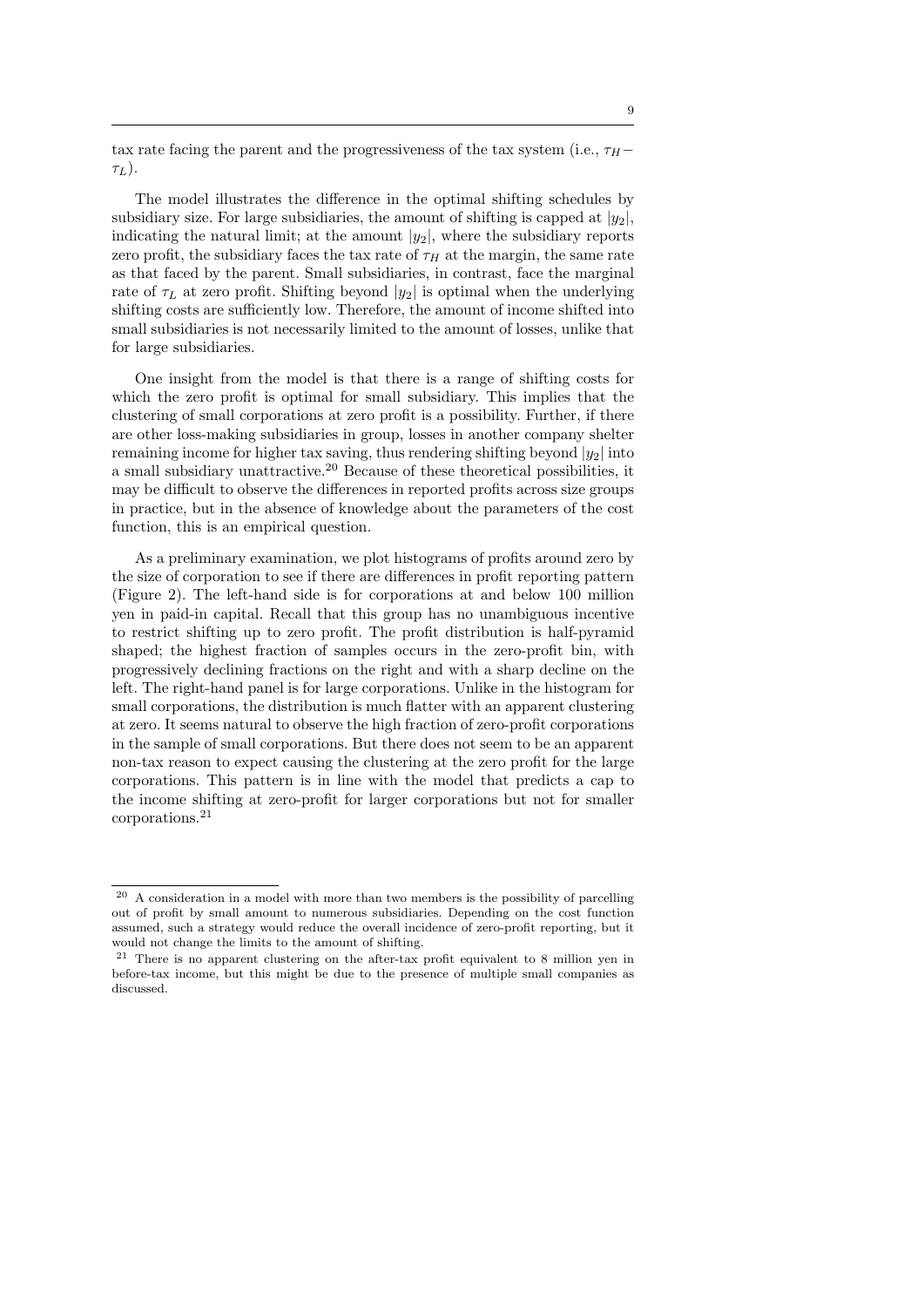# 4 Empirical approach

## 4.1 Basic framework

Our empirical approach focuses on a particular aspect of the profit distribution: the incidence of zero profit. The choice is based on theoretical as well as practical considerations. First, the theoretical model predicts that the shifting is capped at the zero profit for large corporations but not necessarily capped for small corporations. Thus, the extent to which corporations report zero profit would be affected by the corporate size, if tax considerations are important. Second, it would be ideal to compare the observed distribution of profit with what would have prevailed had there been no tax discontinuity at  $m$ . In the absence of a proper counter-factual, we are forced to make comparison with the profit distribution of small corporations.<sup>22</sup> Naturally, large corporations are likely to report larger profit since most of them would not have became large unless their business was successful. Thus, to properly compare the pattern of profit reporting, the analysis would require a control for the corporate size, along with controls for other company characteristics. We chose to focus on the incidence of zero-profit reporting since it allows us to frame the analysis in a transparent way; the assumptions underlying the identification would be apparent in a simple binary response model.

Put differently, our analysis is a generalization of the visual inspection presented above. The visual inspection indicated what seems to be an unusual distribution of large corporations' profits: the fraction of corporations reporting zero profit seems unnaturally high. We test to see whether there is a statistically significant difference and whether the pattern remains after controlling for company characteristics. Further, to the extent that the tax incentives have significant influence on reported profits, we would expect to observe correlation between the shifting costs and the incidence of zero profits. The binary response model allows us to incorporate such considerations in a simple manner.

## 4.2 Data

We use the *Affiliated Company Data*, a survey of large corporations conducted by a private publishing company, Toyo Keizai. It contains information on group companies including after-tax book profit, paid-in capital, number of workers, sales and contact details. Ideally, we would like to observe the tax income filed with the National Tax Agency, but the available data is after-tax accounting profit. The discrepancies between these two notions of corporate income arise from, among other things, the differences in the definitions of costs and in

<sup>22</sup> It might appear that the effects of the tax threshold can be better analyzed by the regression discontinuity design. However, for corporations just above the threshold to forego the preferential tax treatments, there must be some business reasons that analysts cannot observe in the dataset.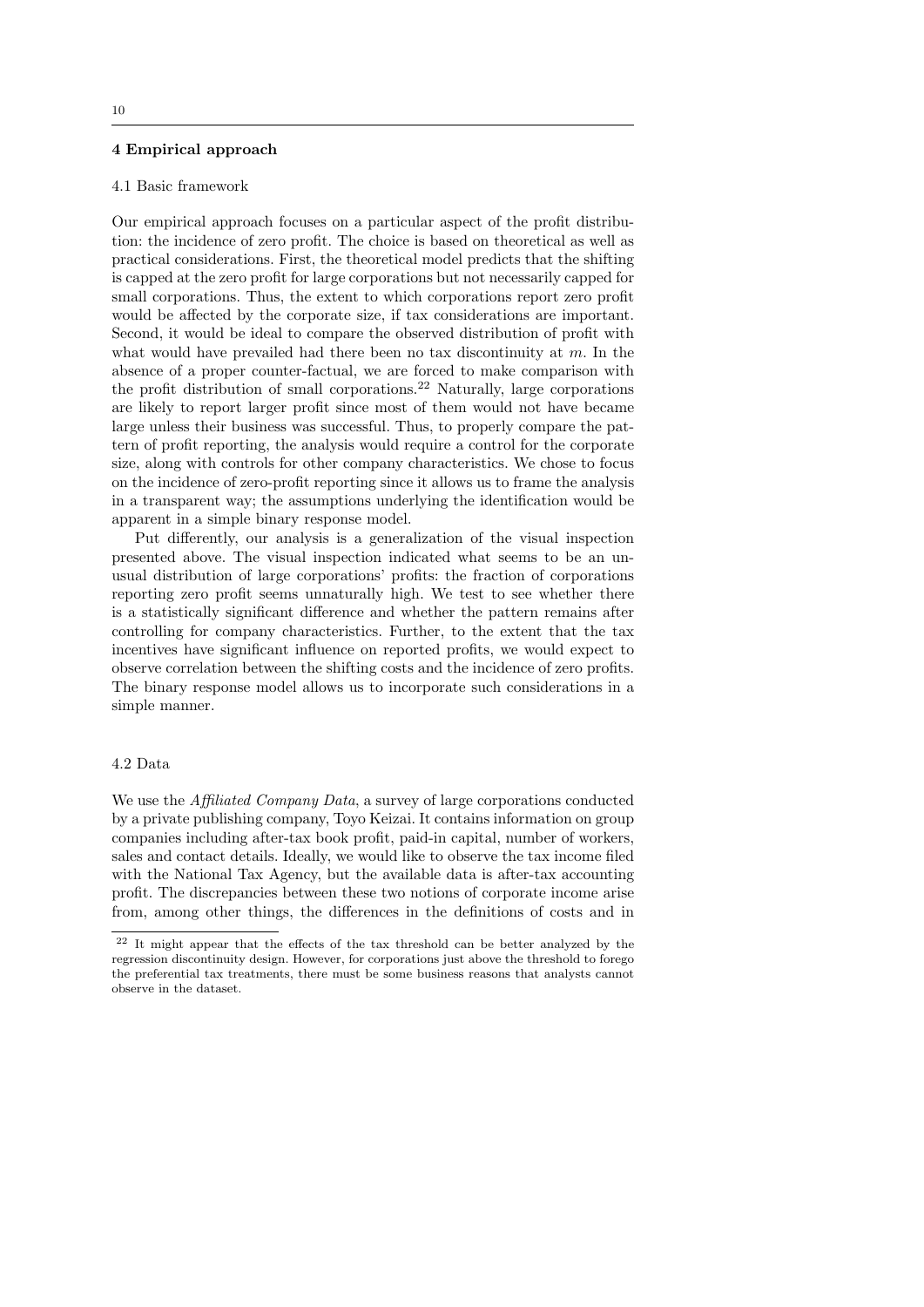the treatment of timing.<sup>23</sup> To account for this issue, we define "zero profit" in several ways to assess the sensitivity of estimates. The dataset is constructed from three surveys conducted in 1989, 1991, and 1993. We omit subsidiaries deemed to be inactive at the time of survey from the dataset to ensure that zero profit is not due to inactivity. Some observations are reported twice in the same year because some sub-groups of larger groups are surveyed separately. We removed overlapping observations from the larger group and retained the sub-groups. Table 1 presents summary statistics.

## 4.3 Empirical Model

The following model  $(9)$  postulates that the probability of subsidiary i reporting zero profit is a function of observable characteristics  $\mathbf{X}_i$ .

$$
\Pr(\pi_i = 0) = f(\mathbf{X}_i'\boldsymbol{\beta})\tag{9}
$$

 $\mathbf{X}'_i = (LARGE_i, HOLDING_i, RELATIVESIZE_i, \mathbf{Z}'_i)$ .  $f(.)$  is assumed to be a normal density in the main analysis but logistic density is tried. The dependent variable is the indicator for subsidiary i reporting "zero profit." In the main analysis, "zero profit" is defined as accounting profit in the range (-1 million yen, 1 million yen). $^{24}$ 

 $LARGE_i$  is a dummy for paid-in capital of i being larger than 100 million yen. Other things held constant, the income shifting hypothesis implies that there would be higher propensity for large subsidiaries to report zero profit, so the sign on this coefficient is expected to be positive. It is, however, natural for small corporations to report, on average, smaller profits than large corporations. We control for the size effect by including the natural logarithm of paid-in capital.

 $HOLDING_i$  is a proxy for shifting costs  $(\psi)$  in the theoretical model and is the percent of voting stock held within a group, or the sum of voting stock held directly by its parent and indirectly by other members. Intuitively, we would expect that the tight control would facilitate financial arrangements to shift income and to share the benefit of tax savings. Under the theory, the propensity to report zero profit is expected to be higher for tightly controlled corporations. The sign on the coefficients on HOLDING and the interaction term of LARGE and HOLDING is expected to be positive.

One concern with measuring control with the reported level of stock holding is window dressing; a parent may artificially keep the stock holding of certain members below the statutory limit for reporting consolidated financial

<sup>23</sup> Although Desai (2005) reports that book and tax income diverge considerably in the U.S. data, the breakdown in the relationship does not happen until the mid-1990s. If the technology for accounting manipulation developed concurrently in Japan, then the two notions of corporate income should be reasonably close since the sample year is before the mid-1990s.

 $24$  This roughly translates to the range (-\$7,000, \$7,000) using the average dollar-yen exchange rate is  $$1 = 150$  yen in 1990.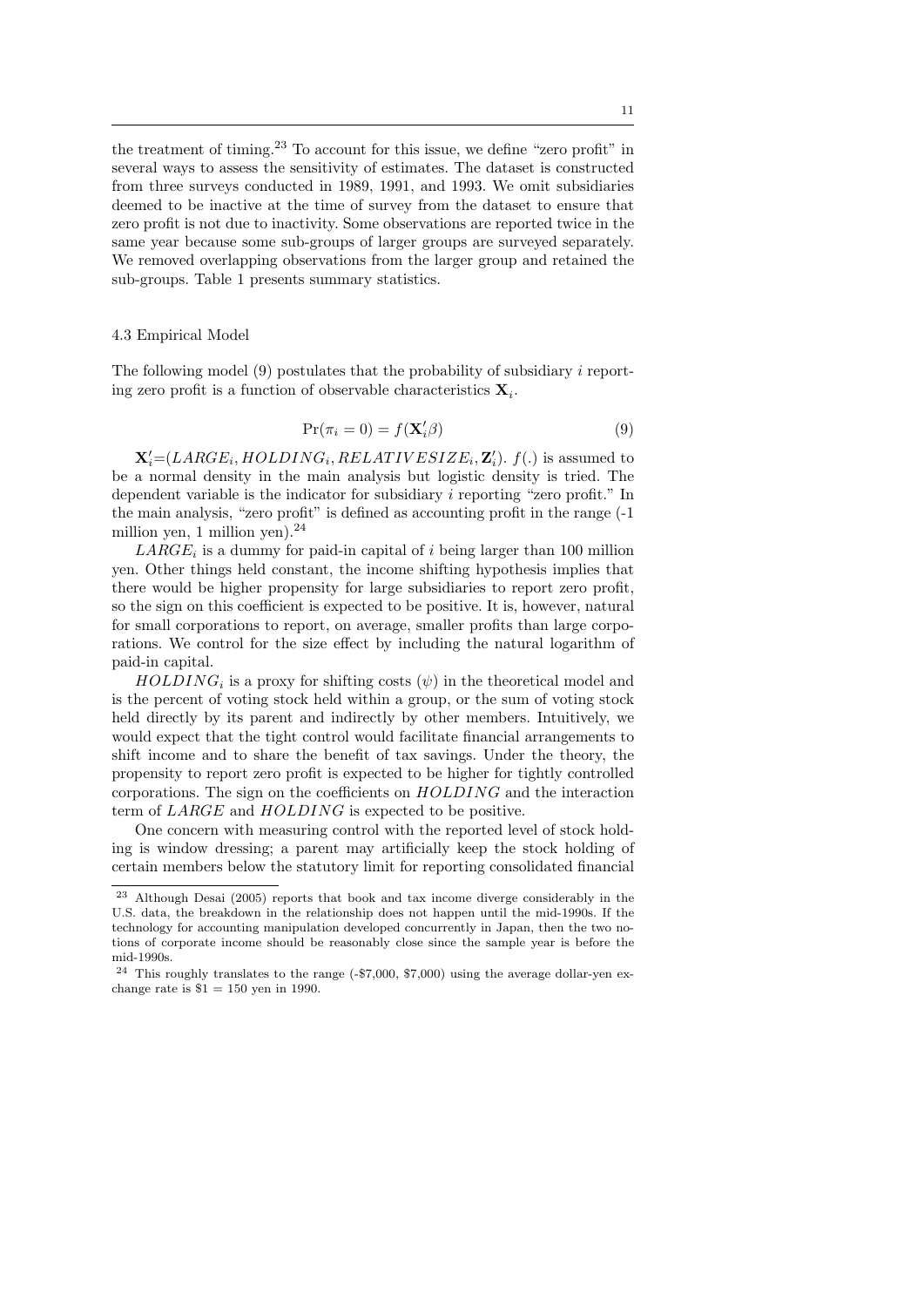statement to enhance its appearance.<sup>25</sup> In addition, some of the industry variations may not be due to the extent of control. Table 2 reports the level of holding by industry classification of parent. In most industries, the mean holding level is around 70 percent; for financial and insurance parents, the mean is apparently low and the standard deviation is high, reflecting Article 11 of the Antitrust Regulation. Prior to the reforms of 1997, the law restricted banks from holding more than a 5 percent stake in other companies in principle. The upper limit for insurance corporations was 10 percent. However, there are exceptions to this principle; upon approval banks and insurance corporations may hold wholly-owned subsidiaries, generally in activities integrated with the operation of parents, such as ATM machine maintenance, personnel service, maintenance of branch buildings, and bank logistics. Many subsidiaries that conduct periphery activities, such as leasing, investments advising, and credit card operation, have holding levels as high as the law allows.

The standard solution for measurement issues in a linear regression is the instrumental variable estimation. But the model is non-linear and we can not apply the solution even if valid instruments are available (Hauseman, 2001). In the absence of a clearly established solution, we consider additional variables that are conjectured to capture shifting costs:  $SAMEADD_i$  is the indicator for the subsidiary that shares an address with another group member;  $SAMEREF_i$  is the indicator for the company representative of the subsidiary i also being the head of some other group company.

In principle, the true amount of loss is not observable, so that the average size of corporations  $(|y_2|/\overline{y})$  is also not observable.  $RELATIVESIZE_i$  is a proxy for this variable and is defined as the percentage of total group sales accounted for by subsidiary  $i$ . We would expect it is less likely for subsidiaries that are large relative to other group members to report zero profit. The model suggests that tax rates affect tax incentives but there is little variation in tax rates over the sample period.

Control variables  $(Z_i)$  include age of the company in months, natural logarithm of paid-in capital, a dummy for public company, industry dummies, 8 geographic region dummies and time dummies. Parent industry dummies are also included for the regression except on the subsample of financial and insurance industry.

## 5 Analysis

## 5.1 Baseline specification

The marginal effects estimated with the baseline probit model is presented in Columns 1 through 3 in Table 3 for the sample that pools all sectors.<sup>26</sup> With-

<sup>&</sup>lt;sup>25</sup> A recent high-profile case includes the criminal indictment of Kanebo Co. (Nihon Keizai Shinbun, August 19, 2005).

<sup>26</sup> The result from logit model is qualitatively the same and is available from the corresponding author.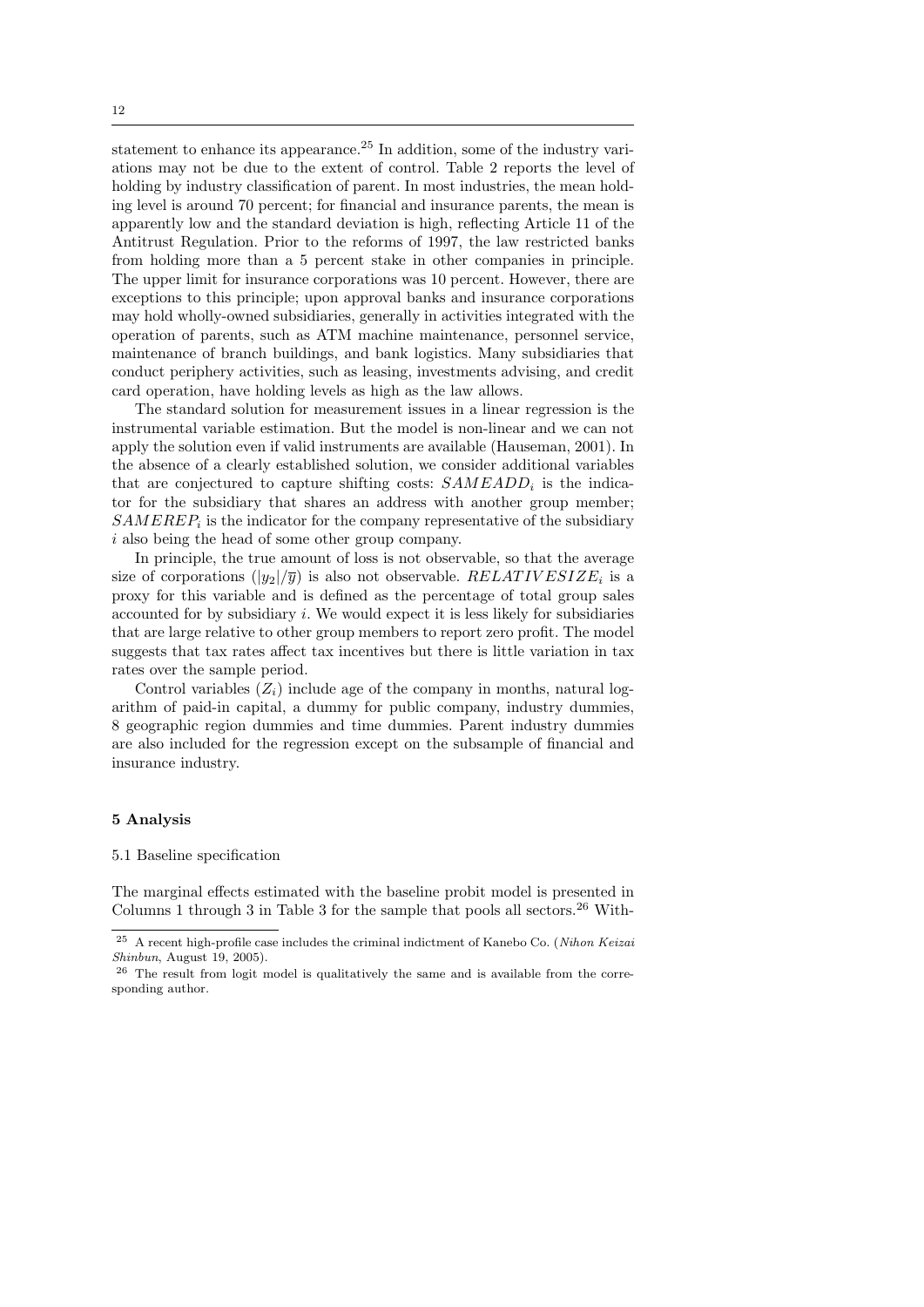out controlling for corporate size in the regression, the coefficient on LARGE is negative as shown in Column 1. This is as expected: corporations would not likely to become large unless they are successful. A control variable for the size – a natural log of paid-in capital  $(PCAP)$  – turns the coefficient to positive and significant (Column 2), a pattern consistent with the income shifting hypothesis. The signs of coefficients on  $HOLDING$  and  $RELATIVESIZE$  are consistent with the income shifting hypothesis and are significant. The pattern is robust to inclusion of a host of control variables including time dummies, dummy for publicly-listed corporation, own industry dummies, parent industry dummies, and region dummies (Column 3). The positive coefficient on Year 1992 dummy reflects the onset of recession after the collapse of the bubble economy. The significantly negative coefficient on the public corporation dummy reflects the stringent criteria for being listed on the stock exchange, but it may in part capture the disincentive to artificially reduce profits out of the concern about market valuation.

Since the Antitrust Regulation places stronger restriction on group formation by the financial/insurance parents, the sample has been split (Column 4-5). The coefficient on LARGE in the financial/insurance is three time as large as in the other sectors, being consistent with the conjecture that the tighter restriction on mergers renders income shifting attractive in the sector. The industry differences in profitability alone would not explain this finding, since the likelihood of zero-profit reporting is relative to another group of firms in the same sector.

Note that the coefficient on  $HOLDING$  is negative and significant for the other sectors (Column 4). Though this result is inconsistent with the income shifting hypothesis, given the lower standard deviation on HOLDING for the other sectors – 29 as compared to 45 percentage points in the financial/insurance – it is possible that the low holding may not accurately reflect the degree of control in other sectors. For the financial/insurance sector, where the "five percent rule" puts exogenous restriction on the level of intra-group shareholding, the coefficient on  $HOLDING$  is positive and significant. Overall, the results of the baseline estimation are largely consistent with the income shifting hypothesis.

#### 5.2 Extensions

Table 4 includes additional proxy for shifting costs: dummies for the subsidiary that shares headquarter address and company representative with another group member. The result on the pooled sample shows that both indicators are positive and significant (Column 1), but the strength of the relationship is somewhat sensitive to the sample specification, especially with regard to the coefficient on the shared headquarter (Column 3 and 5). Part of the reason may be that in the financial/insurance, after controlling for  $HOLDING$ , these variables have no explanatory power. Interaction terms with the proxy for shifting costs and LARGE are generally positive but not significant, indicating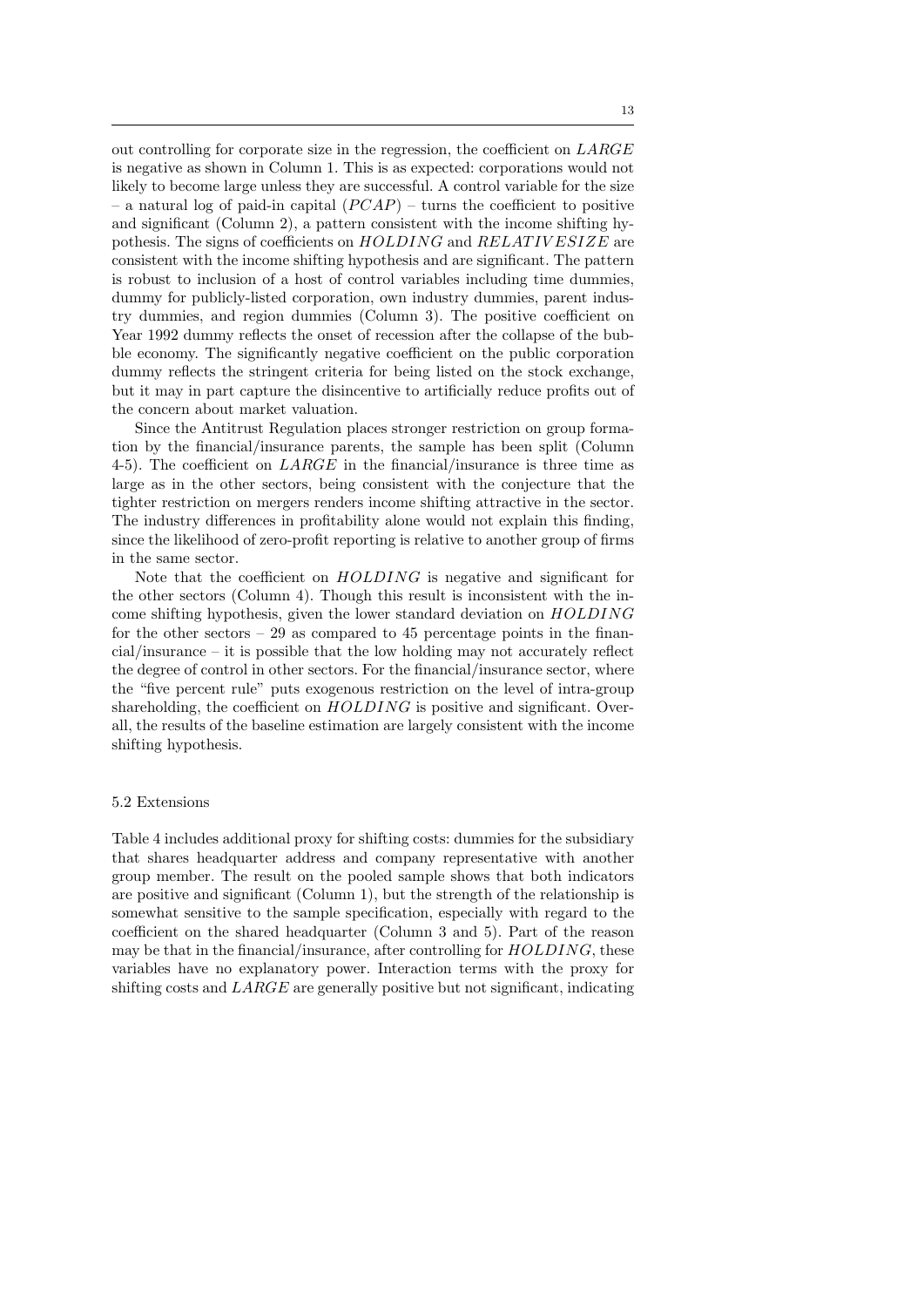that large subsidiaries with low shifting costs are not significantly more likely to report zero profit.

The tax penalty, and thus the tax incentive to shift income, arises only when some group members are making losses while others are making profit. Our study so far used a sample that includes all observations regardless of the overall profitability of the group. Since the incentives to shift income would be more pressing for groups in which the profitability varies among members, we have tried excluding observations from "profitable" groups to check sensitivity. Here, a group is defined to be "profitable" if x percent of group members reports positive profit in the respective year, so that the profitability is based on the unweighted count of group members. The cut-off percentages we have tried are 100, 90, 80 and 70 percent. The sample is based on all sectors as it is generally representative of the subsample.

By excluding such observations, we would expect to observe a stronger correlation between the explanatory variables and the incidence of zero-profit reporting for the tax reason, provided that the excluded observations are sufficiently similar to included observations. If, for instance, the fraction of large corporations in excluded observations is greater, the coefficient on LARGE from the remaining sample mechanically increases since excluded large corporations would mostly be reporting non-zero profit. Thus, caution is required in interpretation.

Table 5 presents the results. Column 1 reproduces the baseline result excluding 3,103 observations that are in groups where some other group member have missing observation on profit. Column 2 excludes 4,828 observations in groups with all members reporting profits. The coefficient on LARGE increases by 0.08 as expected under the hypothesis. Since the fraction of large corporations is identical to three decimal points, it is likely that not all of the increase is attributable to the mechanical effects, but rather, attributable to tax incentives. The subsequent restrictions on the sample also increase the coefficient (Column 3-5), but it is difficult to attribute to the tax incentives as the fraction of large corporations decreases. Cautions are required in interpreting these results, but at the least, Table 5 shows that the results are qualitatively robust to excluding samples that would have smaller tax incentives.

## 5.3 Robustness check

As noted earlier, the available data is on book income rather than tax income. To check the sensitivity to the definition of profit, we tried alternative specifications of the dependent variable under different assumptions about the reporting discrepancy. The first specification assumes that the tax profit of zero corresponds to a range of book profit around zero, thereby "zero profit" is defined to be a range of  $(-2, 2)$  million yen. The second specification assumes that tax incomes are systematically smaller than book incomes, and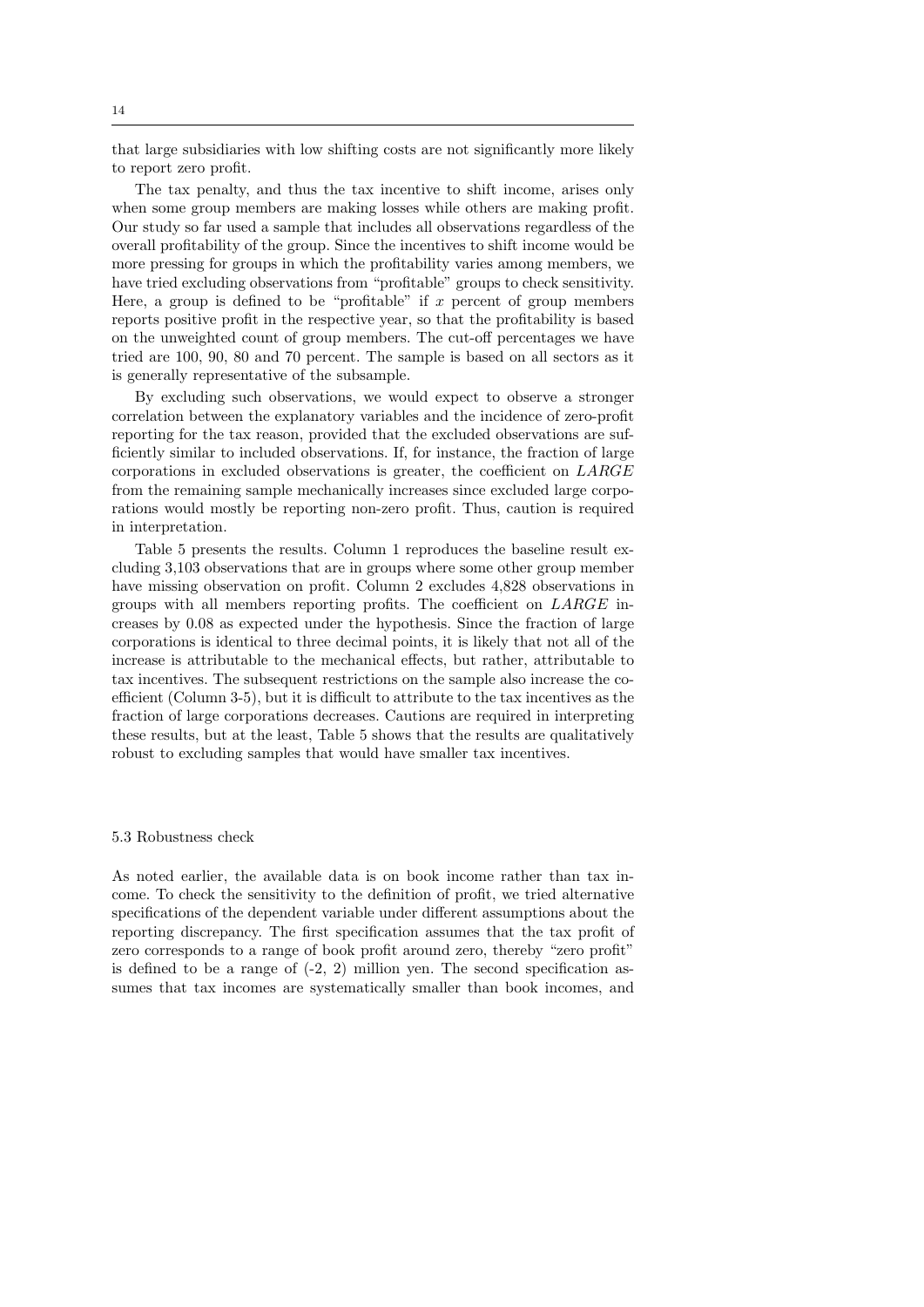the range for book profit coded as zero profit is  $(-1, 3)$ .<sup>27</sup> Column 1 and 2 of Table 6 shows that estimates are qualitatively unchanged, suggesting that the discrepancy between the two concepts is unlikely to be a serious concern.

In the main analysis,  $HOLDING$  enters linearly in the regression. To account for the possibility that income shifting involves subsidiaries with a certain minimum degree of control, two discrete specifications of this variable are tried. The first specification replaces HOLDING with the dummy variable for 75 percent or more of voting shares being controlled by the group. The second specification uses the dummy for being wholly-owned subsidiary. Table 6 presents the result. For the financial-insurance sector, the estimated marginal effects on the holding variable are very similar between the specifications. It reflects the regulation that causes the variable to be close to discrete in the first place. For the subsample of other industries, the level of holding has no explanatory power. In sum, the results regarding the level of HOLDING are generally not sensitive to the specification.

Finally, the functional form of the size control poses a trade-off in the model specification choice. Since the identification of the tax effects on large corporation is based on a dummy variable for size exceeding the tax threshold, control variables based on underlying (untransformed) size inevitably capture some of the effects of the taxes, especially when it is in a flexible form.<sup>28</sup> We think the log-linear specification is appropriate for the purpose of this study since the specification avoids attributing the tax effects to the average sizeeffects. Given the concern about specification errors, and to be conservative, we consider the estimates based on the log-linear specification as an upper bound and those based on flexible forms as a lower bound.

As a basis for comparison, Column 1 of Table 7 presents the result of a baseline model with a sample that omits observations with missing information on the number of workers and/or sales. Column 2 includes in the regression the log of number of workers and log of sales as additional controls. The coefficient on LARGE is lowered but is statistically significant. Column 3 includes a quadratic control of paid-in capital. As expected, the point estimate is positive but is insignificant, since the quadratic controls would attribute increases in the propensity to report zero profit to the average size effects. The results are similar when including quadratic controls for other size variables. Overall, based on the estimates from Column 2 and 4, our analysis indicate that the tax incentives increase the propensity for large corporations to report zero profit by 0.5 - 2.7 percentage points on average.

<sup>27</sup> The ranges of alternative definition are restricted by the data publisher's reporting procedure to round off figures below one million yen.

<sup>&</sup>lt;sup>28</sup> As a demonstration of this point, Appendix 2 fits a flexible model fit to the data. We then compare it with an extrapolation based on the sample of small corporations and show that for large corporations the observed fraction of zero-profit reporting is greater than the predicted.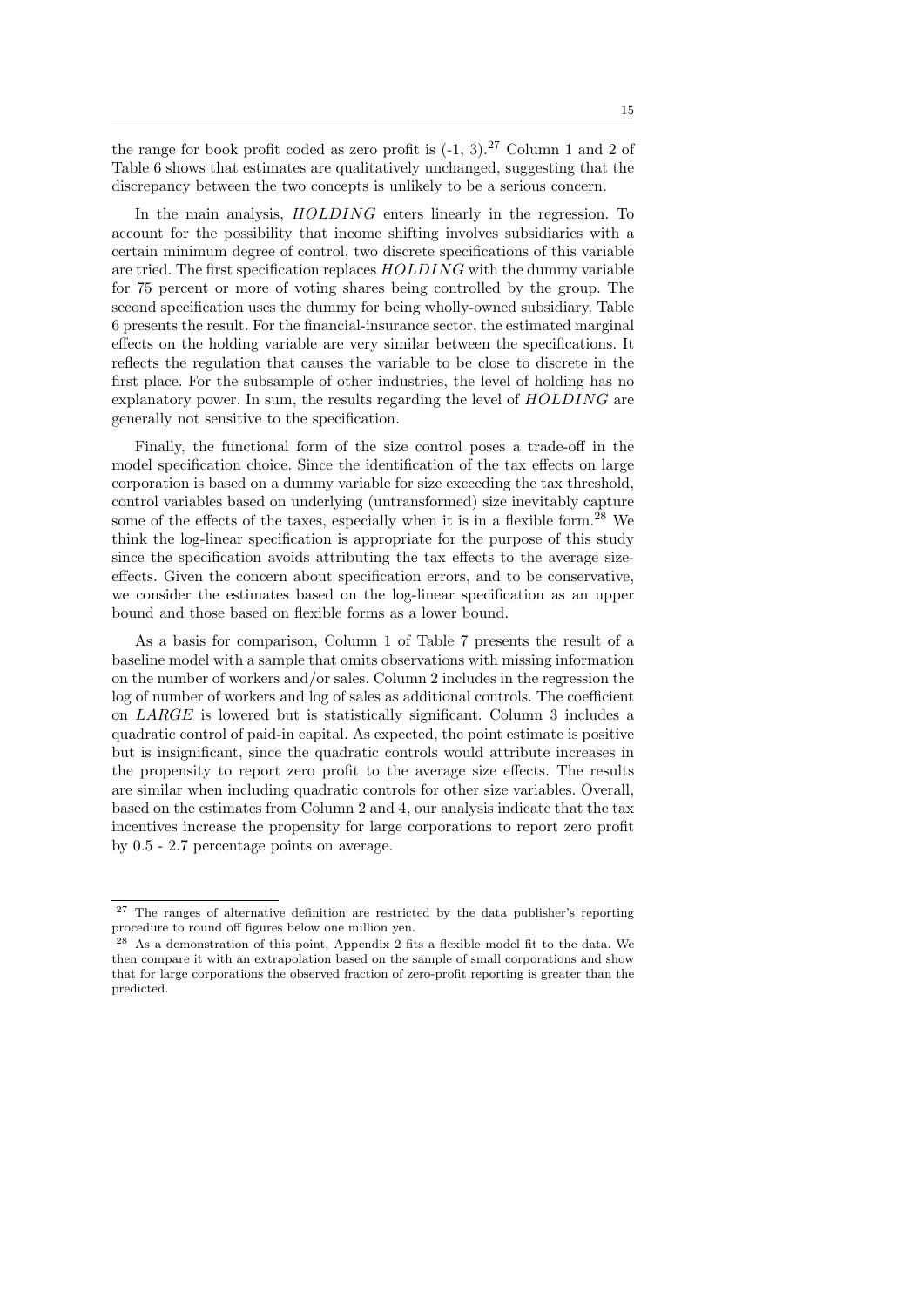## 6 Supplementary analysis

#### 6.1 The spread of profitability distribution

As additional implications of income shifting, we first consider the shape of profitability distribution. Other things held constant, if incomes are shifted to loss-making subsidiaries within the sample of corporations, the observed distribution of profitability should be "narrower" than the true distribution as a result of the relocation of incomes. A natural comparison group would be a sample of stand-alone entities, but such data is not available for the current study. As a practical alternative, we compare tightly-controlled subsidiaries with other affiliates of the group. To the extent that the shifting of income mainly takes place within subsidiaries with high level of ownership, we would expect a lower profitability variance in such group.

The left panel in Figure 3 presents a visual comparison of the distribution of profitability, defined here as after-tax profit per sales, for wholly-owned subsidiaries and that for partially-owned group members.<sup>29</sup> The profitability distribution of the wholly-owned subsidiaries (solid line) is denser around zero profit. The concentration near the low level of profitability is apparent by examining the difference between two distribution, which is presented in the right panel (solid line). The negative difference for the high levels of profitability indicates a higher profitability for the partially-owned subsidiaries. On the positive income, the distribution for wholly-owned subsidiary appears relatively "squashed" and the pattern is consistent with the shifting out of income. The distribution for the wholly-owned subsidiary is also relatively dense on the negative profit, suggesting that the survival rates between the groups might differ, possibly for a tax reason. We separately examine this consideration below.

The heterogeneity in the business activities conducted by subsidiaries may be responsible for the observed difference in profitability distribution. The age distribution, for example, for the wholly-owned subsidiaries is much leftskewed. To reduce the potential group heterogeneity, we apply the semi-parametric density decomposition technique developed by DiNardo, Fortin, and Lemieux (hereafter DFL, 1996), which has been used to compare, for instance, the wage distributions of migrated workers with workers who stayed behind (Chiquiar and Hanson, 2005). The technique is often compared to the Oaxaca decomposition. With the Oaxaca decomposition, a male-female wage gap, for example, is decomposed into an explained and unexplained component. Likewise, with the DFL technique, the density function at each point of support is decomposed into a component explained by the differences in observables and a residual component.<sup>30</sup> We follow the application by Chiquiar and Hanson (2005) and control for the differences in observed attributes including age, paid-in capi-

<sup>&</sup>lt;sup>29</sup> The kernel density estimation uses the bandwidth determined the optimal bandwidth formula.

<sup>30</sup> Onji (2007) applies the DFL decomposition in a similar context of sales distributions and outlines the details of implementation.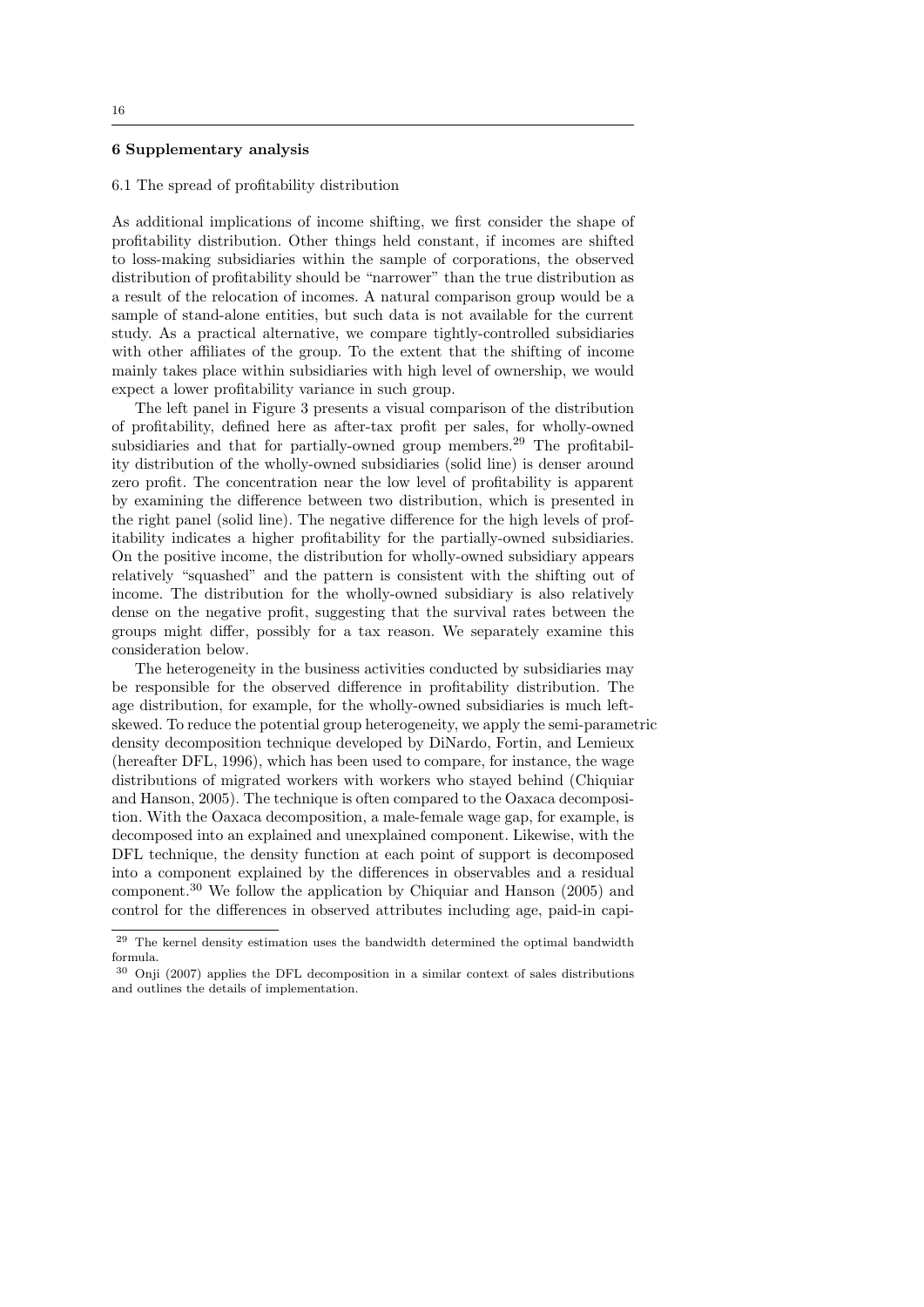tal, sales, number of workers, 2-digit industry, region, parent's industry, and sample year. To the extent that the business risks are not captured by these variables, however, the residual component can reflect the differences in business risk as well as the behavioral response. The dash line on the right panel shows the difference in the distribution after adjusting for the differences in the observables. The smaller magnitude of the dashed line as compared to the solid line indicates that a part of the observed difference in distributions is explained by the differences in the observables. The difference, however, still remains after the adjustment, suggesting that influence of the tax incentive.

We think that as a measure of profitability, profit per sales is the most sensible variable available in our dataset. To see the sensitivity of this choice, we have tried different measures; profit per worker and profit per paid-in capital (Figure 4). The raw difference, as shown by the solid line in each panel, indicates that the distribution for wholly-owned subsidiaries is much dense around zero. The adjusted difference is much less pronounced for profit per worker on the left panel. As a measure to assess the statistical significance, we considered the variance of distribution. Table 8 presents the results of the F test for the homogeneity of variance, along with the mean and standard deviation of the actual and adjusted distributions estimated with the kernel density estimation. Consider first the variance of unadjusted distributions (Column 1). For sales or worker as the denominator, the variance of profitability is significantly higher for the group of partially-owned subsidiaries. The variance of profit per paid-in capital is not statistically different between groups. The difference is significant after the adjustment for each profitability measure under either adjustment method (Column 2, 3). Overall, the visual inspection and the F test indicate that the spread of the profitability distribution is narrower for the tightly controlled group, suggesting the relocation of income due to income shifting.

## 6.2 The attrition of loss-making subsidiaries

We next consider the attrition rate of loss-making subsidiaries. If corporate groups utilize the tax credits on losses made by subsidiaries, we should observe a higher survival rate among the group of loss-making subsidiaries to which income are shifted.<sup>31</sup> To operationalize the test, we once again compare the group members with varying degree of control, measured with the level of intra-group shareholding. To the extent that the high shareholding levels are associated with the ease of income shifting, we should observe a negative correlation between the likelihood of exit and the shareholding level.

We observe the survival of company over four years with the data constructed from the three surveys, matching companies across years. In match-

<sup>31</sup> The tax law on mergers reinforces the prediction. As mentioned already, the losses carried forward by an acquiring corporation are still carried forward after a merger, but those of an acquired corporation are not. This rule creates tax incentives to merge a profitable corporation into a loss-making corporation.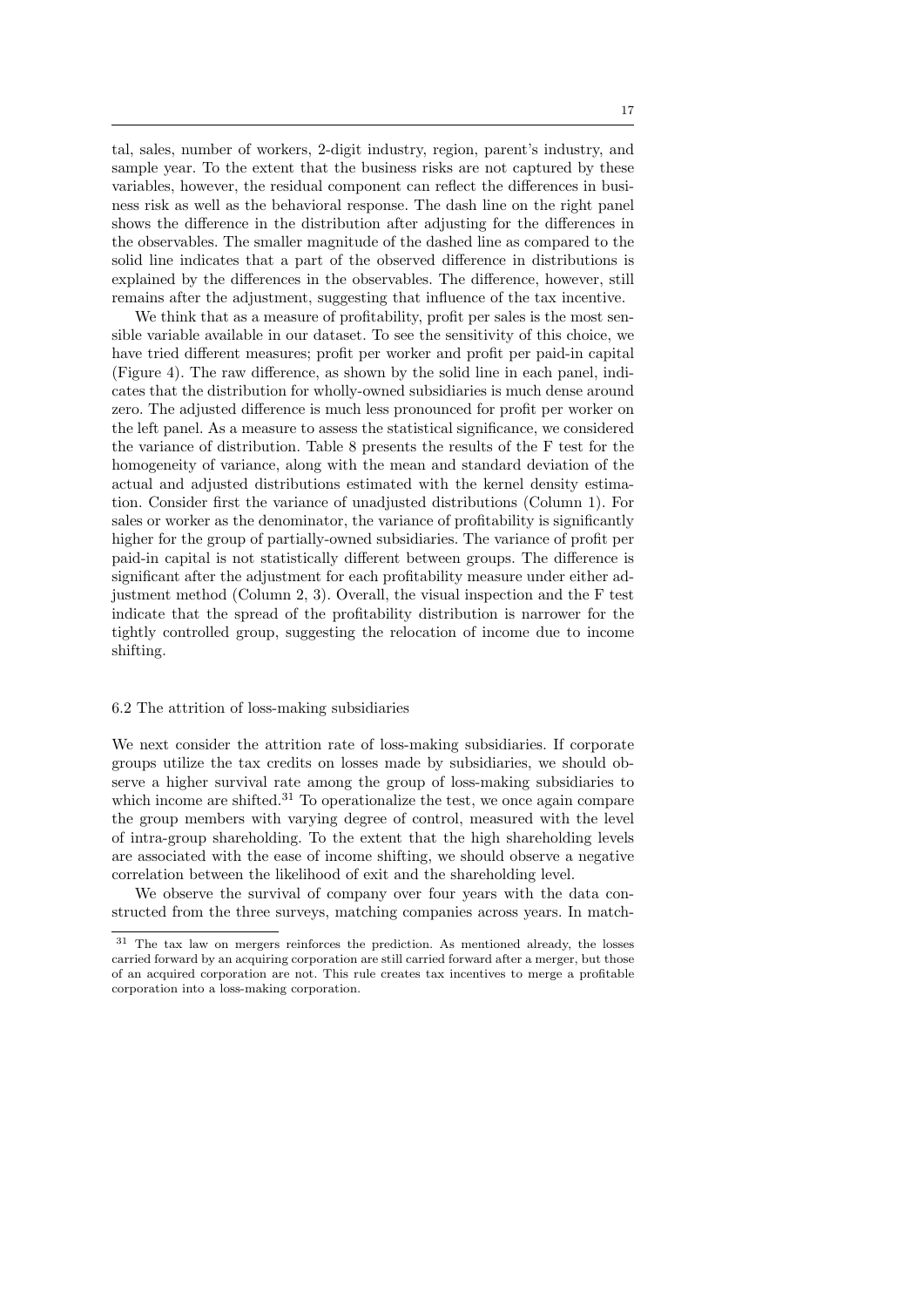ing companies across surveys, while the data contains a subsidiary identifier, stated to be unique to each company within group, we used in addition the founding year and month as an extra identifier. The precautionary measure was to ensure accuracy but it lead to omissions of authentic matches with minor inconsistency in the reporting of founding dates. "Attrition" is measured by the absence of a company in the subsequent surveys, so that the changes may be due to closure, to being merged in or outside the group, and to the shares being sold off outside the group. The sample is restricted to those which reported zero profit or less in the 1988 survey and to those with valid information on variables used in analysis.

In the standard duration analysis, the time to failure is observed (Greene, 2000). Here, we have a censored data as we only observe whether a company has exited by the survey date. We therefore fit interval censored proportional hazard model (ICPHM) to account for the nature of the data. A hazard model posits the length of survival as a function of time and covariates. A proportional hazard model is a semiparametric class of the model with a function, common across individuals, determines the effect of survival time,  $h(t, X, \alpha) = h_0(t)e^{x\beta}$  (Cox, 1972). t is the survival length and is censored in our application. X is a vector of covariates and  $\alpha$  is the parameter.  $h_0(t)$ characterizes how the hazard function,  $h(.)$ , changes as a function of survival length.

The ICPHM is estimated with the maximum likelihood following the application in Hosmer and Lemeshow (1999). Since the effects of ownership appeared to be non-linear, we present the specification with the dummies for different level of holding, the base being the category less than 50 percent ownership (Table 9). The control variables are, as in the baseline analysis, age, age squared, paid-in capital, own industry, parent's industry, and headquarter location. The outcome is the exit, so that a negative coefficient on a covariate implies a negative correlation with the exit likelihood. The coefficient on the dummy for wholly-owned subsidiaries implies the odd ratio of  $(0.535)$  (=  $e^{-0.625}$ ) indicating that 100-percent-owned subsidiaries are exiting at a rate that is 46.5 percent lower than less-than-50-percent-owned subsidiaries. The 95 percent confidence interval is [0.415, 0.691]. With the estimate of the baseline non-survivorship of 12.3 percent at the end of 4 years, the attrition rate is 5.7 percentage point lower for the wholly-owned subsidiaries. The odd ratio is lower for the dummy for subsidiaries in the holding range of [75, 100) and is higher for that in the range [50, 75). The coefficients on these dummies are highly significant, indicating that the survival rate is generally higher for tightly-controlled subsidiaries. To check whether the result is driven by the correlation between unobserved group heterogeneities with the survival rate, we have considered a specification that includes group dummies (Column 2). This entails trimming the sample to (1) groups with at least two members and (2) the group-level survival rate is between 0 and 1. The trimming halved the sample size. The coefficients on the top two ownership dummies are robust while the dummy for the ownership range of [50, 75) turns insignificant. Thus the unobserved group heterogeneity is not the cause of the differential survival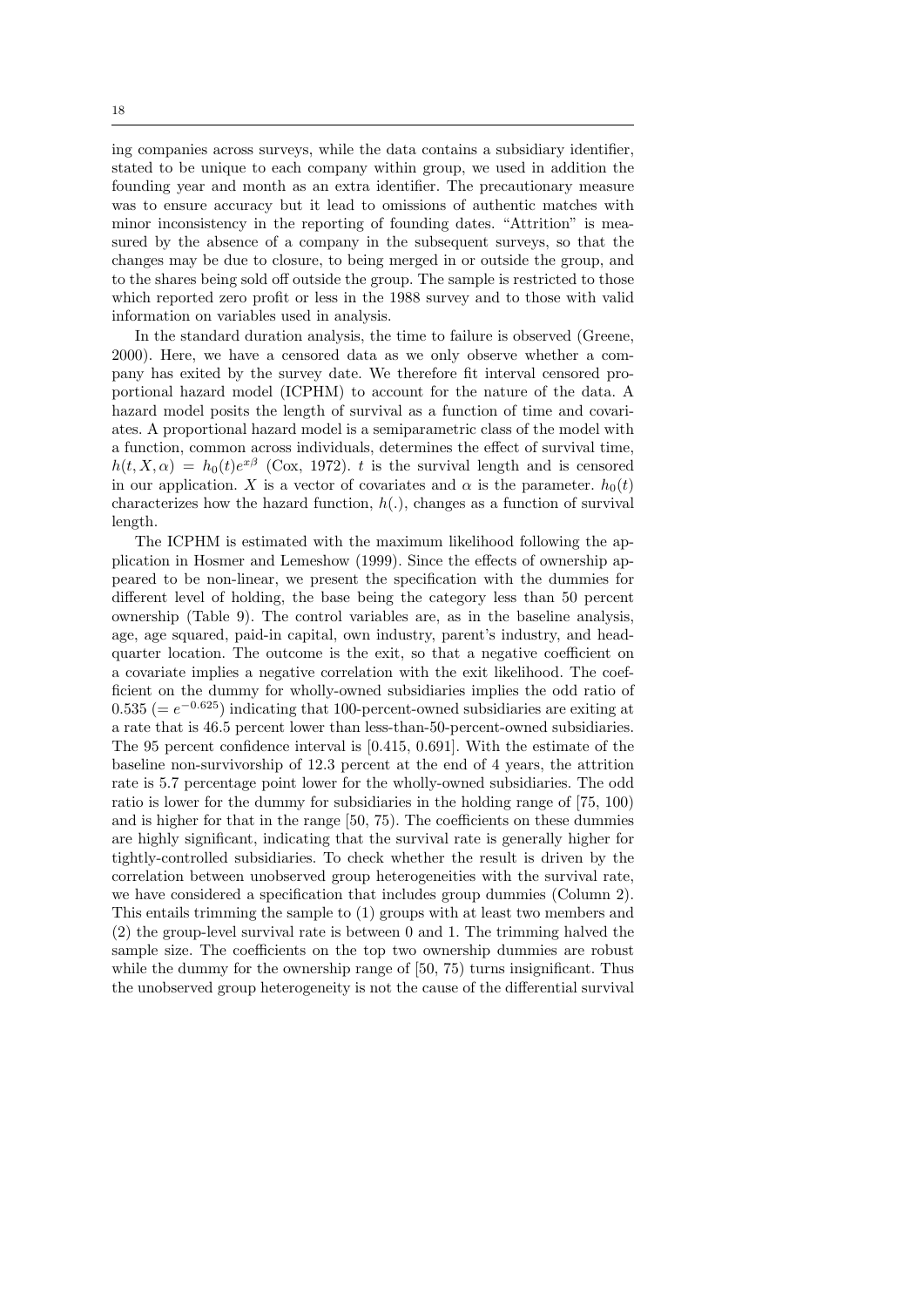rates across ownership. In sum, the analysis indicates that the tightly-owned subsidiaries are much more likely to survive after reporting a negative profit.

We interpret the analyses of the spread of distribution and the survival rate as being consistent with the tax consideration. One competing hypothesis to our tax-based explanation is that many of the partially-owned corporations are joint ventures on new lines of businesses, and being at a trial stage of business, they may be closed quickly once the operation turned out to be unsuccessful. While we cannot reject the alternative explanation of the differences in business operation, we have controlled in our regression analysis for the own industry as well as for the parent's industry.

## 7 Concluding remarks

This paper considered perverse incentives caused by the tax law asymmetries in a corporate income tax that lacks an explicit allowance for loss offsets with group members. We argued that to the extent that corporate groups are formed for business purposes, the income shifting within corporate groups is an unintended consequence of government's failure to account for the group behavior in the tax law. Taken as a whole, the findings are highly suggestive of income shifting being pervasive among large Japanese capital keiretsu around the early 1990s.

Our findings underscore the importance of accounting for group behavior in corporate taxation. Under the CITs of most nations, there is no consolidated filing of taxes, in spite of the consolidated financial reporting becoming the global standard; it seems reasonable to suspect that income shifting is pervasive among corporate groups in such nations. In this view, the introduction of consolidated filing of 2002 is a step forward for Japan's tax system. Yet, the nation's tax system contains various inconsistencies in how groups of corporations are treated. For example, the special depreciation deduction for small companies provides against subsidiaries of large corporations benefiting from the scheme (National Tax Agency 2007) There is, however, no restriction placed on the same subsidiaries from paying taxes at the reduced rate intended for small stand-alone corporations. Our paper calls for further amendments to the tax system to reflect the business practices.

Finally, we interpreted the evidence as being driven by the tax motives based on our model of income shifting. But one may argue that the other motives for within-group transfers, particularly the risk sharing (Nakatani 1984; Hoshi and Kashyap 2001; Khanna and Yafeh 2005) and perhaps the tunnelling (Bertrand et al. 2002; Morck et al. 2005), being the main driving force behind the pattern, with perhaps the tax incentive playing a minor role.<sup>32</sup> It is beyond the scope of the current paper to distinguish between different motives

<sup>32</sup> Another explanation involves the accounting gimmickry involving so-called "hidden assets." Hidden assets arise from the discrepancy between the value of assets in the balance sheet, which is recorded in book value, and their value in the market. There is a well-known strategy to offset operation losses available to corporations that hold hidden assets: a corporation sells an asset, realizes its hidden value while offsetting operation loss, and repurchases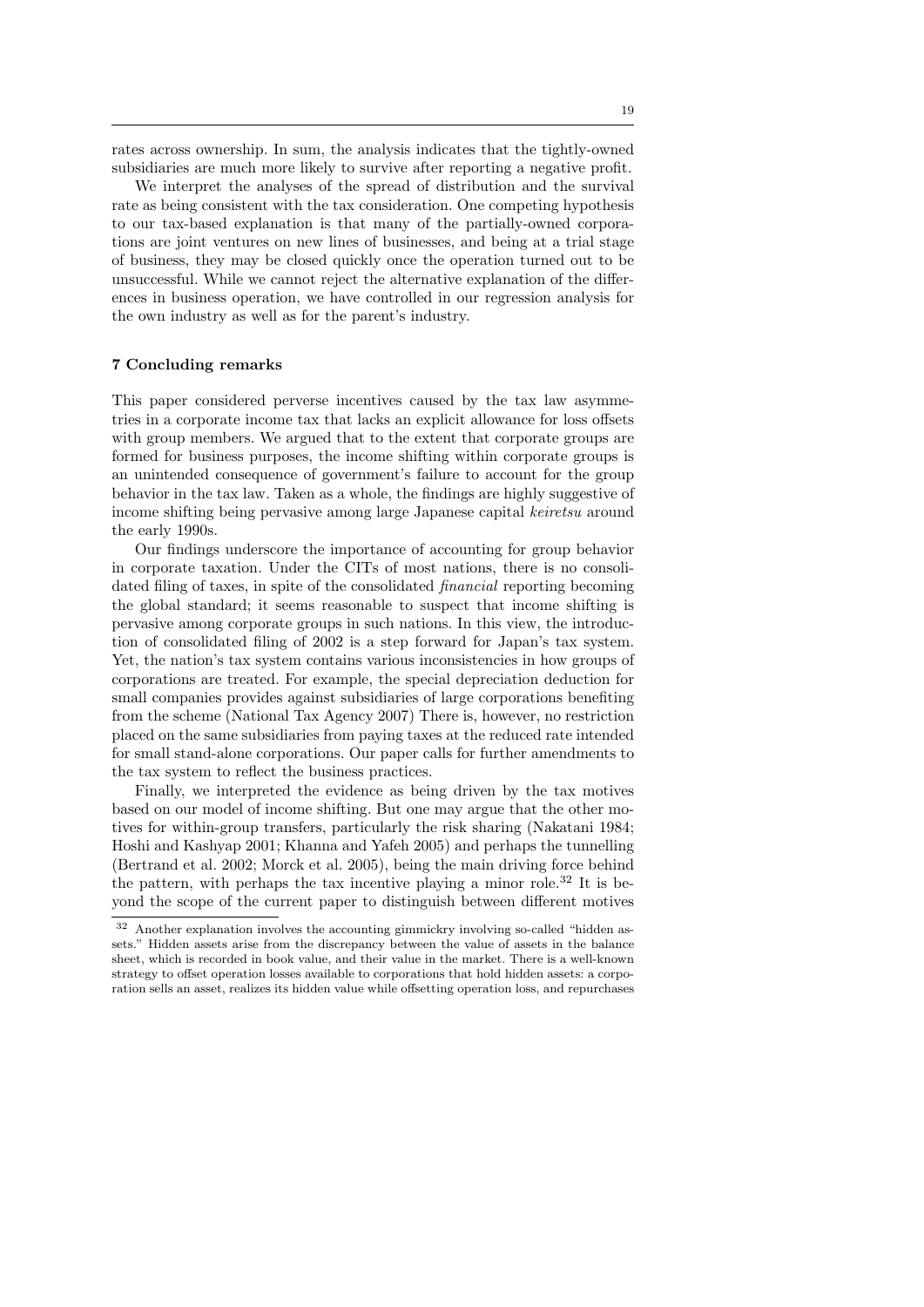for within-group transfers. As such, we view this paper as an early step in understanding the importance of tax motives in interpreting the within-group transfers. In further studies, it would be interesting to see if the tendency to report zero profits are reduced once groups start filing consolidated tax returns.

Acknowledgements We are grateful to Roger Gordon, Julie Cullen, seminar participants at ANU, and anonymous reviewers for the working paper series of the Australia-Japan Research Centre, ANU for their helpful comments and suggestions. The Joseph Naiman Fellowship in Japanese Studies provided funding for the data used in this paper. All remaining errors are ours.

## References

- 1. Altshuler, R. and Auerbach, A.J. (1990). The significance of tax law asymmetries: An empirical investigation. Quarterly Journal of Economics, 105(1), 61-86.
- 2. Bertrand, M., Mehta, P., Mullainathan, S. (2002). Ferreting out tunneling: An application to Indian business groups. Quarterly Journal of Economics, 117(1), 121-148.
- 3. Chiquiar, D., Hanson, G.H. (2005). International migration, self-selection, and the distribution of wages: evidence from Mexico and the United States. Journal of Political Economy, 113(2), 239-281.
- 4. Cox, D.R. (1972). Regression models and life tables. Journal of Royal Statistic Society: Series B, 34(2), 187-275.
- 5. Desai, M.A. (2005). The degradation of reported corporate profits. Journal of Economic Perspectives, 19(4), 171-192.
- 6. DiNardo, J., Fortin, N.M., Lemieux, T. (1996). Labor market institutions and the distribution of wages, 1973-1992: A semiparametric approach. Econometrica, 64(5), 1001- 1044.
- 7. Flath, D. (2005). The Japanese Economy, 2nd edition. Oxford: Oxford University Press. 8. Giudici, G. and Paleari, S. (1998). Income shifting in Italian business groups and some
- governance implications. Journal of Management and Governance, 1(2), 207-230. 9. Gramlich, J.D., Limpaphayom, P., Ghon, R.S. (2004). Taxes, keiretsu affiliation, and
- income shifting. Journal of Accounting and Economics, 37(2), 203-228. 10. Granovetter, M. (1995). Coase revisited: Business groups in the modern economy. In-
- dustrial and Corporate Change, 4(1), 93-130.
- 11. Grubert, H. (2003). Intangible income, intercompany transactions, income shifting, and the choice of location. National Tax Journal, 56(1), 221-242.
- 12. , Mutti, J. (1991). Taxes, tariffs and transfer pricing in multinational corporate decision making. Review of Economics and Statistics, 73(2), 285-293.
- 13.  $\ldots$ , Slemrod, J. (1998). The effect of taxes on investment and income shifting to Puerto Rico. Review of Economics and Statistics, 80(3), 365-373.
- 14. Greene, W.H. (2000). Econometric Analysis, 4th edition. New Jersey: Prentice-Hall.
- 15. Hausman, J. (2001). Mismeasured variables in econometric analysis: Problems from the right and problems from the left. Journal of Economic Perspectives, 15(4), 57-67.
- 16. Hines, Jr., J.R., Rice, E.M. (1994). Fiscal paradise: Foreign tax havens and American business. Quarterly Journal of Economics, 109(1), 149-182.
- 17. Holemström, B., Roberts, J. (1998). The boundaries of firm revisited. Journal of Economic Perspectives, 12(4), 73-94.
- 18. Hoshi, T., Kashyap, A. (2001). Corporate financing and governance in Japan: The road to the future. Cambridge, MA: MIT Press.

it immediately. Such a financial operation allows firms to window-dress financial statements, and to realize the capital gain without invoking tax liability. For this explanation to explain the differences in the profit reporting behavior by corporate size, the propensity to engage in such activities need to be greater for large corporations.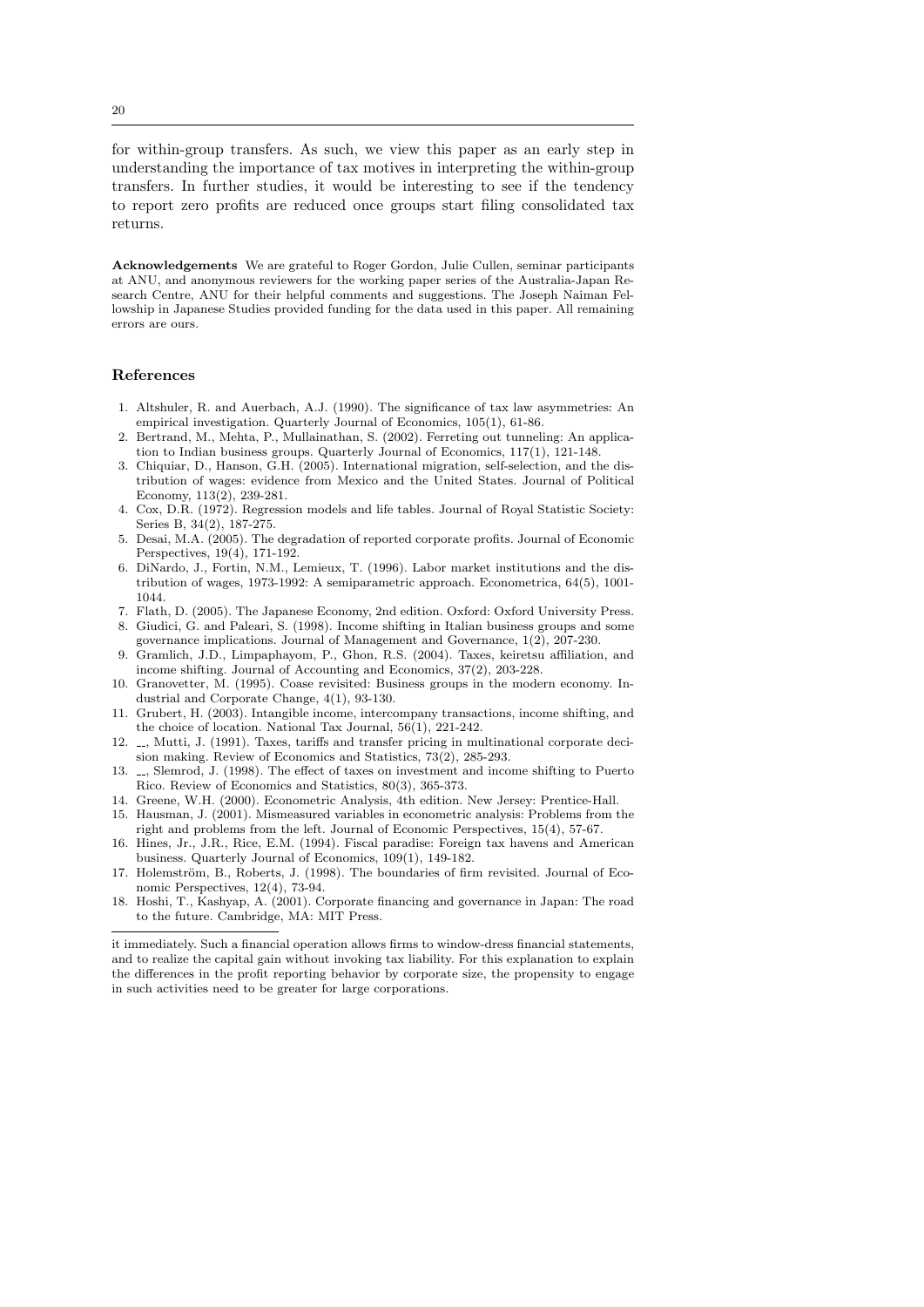- 19. Hosmer, D.W., Lemeshow, S. (1999). Applied survival analysis: Regression modelling of time to event data, New York: John Wiley & Sons, Inc.
- 20. Ishi, H. (2001). The Japanese tax system, 3rd edition. Oxford: Oxford University Press. 21. John, K., Ofek, E. (1995). Asset sales and increase in focus. Journal of Financial Eco-
- nomics, 37(1), 105-126. 22. Jung, K., Kim, B., Kim, B. (2007). Tax motivated income shifting and Korean business groups (Chaebol). KAIST Business School Working Paper Series No. 2007-004, KAIST Business School, Korea.
- 23. Kaneko, H. (2003). Sozeihō (Tax Law), 9th edition. Tokyo: Kōbundō.
- 24. Kester, W. (1989). Industrial groups as systems of contractual governance. Oxford Review of Economic Policy, 8(3), 24-44.
- 25. Khanna, T., Yafeh, Y. (2005). Business groups and risk sharing around the world. Journal of Business, 78(1), 301-340.
- 26. , (2007). Business groups in emerging markets: Paragons or parasites? Journal of Economic Literature, 45(2), 331-372.
- 27. Majd, S. & Myers, S.C. (1987). Tax asymmetries and corporate income tax reform. In M. Feldstein (Ed.), Effects of taxation on capital accumulation (pp. 343-373). Chicago: University of Chicago Press.
- 28. Morck, R., Wolfenzon, D., Yeung, B. (2005). Corporate governance, economic entrenchment, and growth. Journal of Economic Literature, 43(3), 655-720.
- Nakatani, I. (1984). The economic role of financial corporate grouping. In M. Aoki (Ed.), The economic analysis of the Japanese firm (pp. 227-258). New York: North-Holland.
- 30. National Tax Agency. (2007). Chūshō kigyōsha tou no shōgaku genkashōkyaku shisan no shutoku kakaku no sonkin sannyū no tokurei (Special rule on the acquired price of small depricable asset for small- and medium-sized enterprises). Resource document. National Tax Agency, Japan. http://www.nta.go.jp/taxanswer/hojin/5408.htm. Accessed 29 October 2007.
- 31. Onji, K. (2007). The response of firms to eligibility thresholds: Evidence from the Japanese value-added tax. Paper presented at the NBER Japan Project Meeting, Tokyo, 26-27 June.
- 32. PricewaterhouseCoopers. (2002). Corporate taxes: Worldwide summaries, 2002-2003. New Jersey: John Wiley & Sons.
- 33. Samphantharak, K. (2003). Internal capital markets in business groups. Ph.D thesis. Chicago: University of Chicago.
- 34. Scholes, M.S., Wolfson, M.A., Erickson, M., Maydew, E.L. & Shevlin, T. (2002). Taxes and business strategy: A planning approach. New Jersey: Prentice Hall.
- 35. Shimotani, M. (1993). Nihon no Keiretsu to Kigyō Gurūpu: Sono Rekishi to Riron (Keiretsu and Corporate Groups in Japan: History and Theory). Tokyo: Yuhikaku.
- 36. Westney, D.E. (1998). The Japanese business system: Key features and prospects for change. In P. Drysdale & L. Gower (Eds.), The Japanese economy, part 1, vol.4 (pp. 151-175). London: Routledge.

## Appendix 1: Derivation of the solution function

To simplify the problem  $(7)$ , divide the domain of s into three segments  $[0, |y_2|, |y_2|, |y_2|+m]$  and  $(|y_2|+m, \infty)$ . Denote the solution to the problem by s<sup>\*</sup>. First, note that the solution cannot be in the last range, i.e.,  $s^* \notin (|y_2| +$  $m, \infty$ ). For  $s \in (|y_2| + m, \infty)$ ,  $\pi_2^b(s) > m$ , so that the marginal tax rate faced by the subsidiary is  $\tau_H$ . Since the parent also faces  $\tau_H$  when they are profitable, there is no tax savings from an additional  $s$  in this range. Thus, to save on transaction costs, the firm will not shift more than  $|y_2|+m$ . Second, consider the range  $s \in [0, |y_2|]$ . The subsidiary reports income of zero or below, since the amount of shifting in this range is no greater than the amount of loss. In general, the after-tax income of the parent can be positive or negative; in the absence of transaction costs, the condition (1) guarantees that the parent reports positive income, but depending on the costs of shifting, the parent can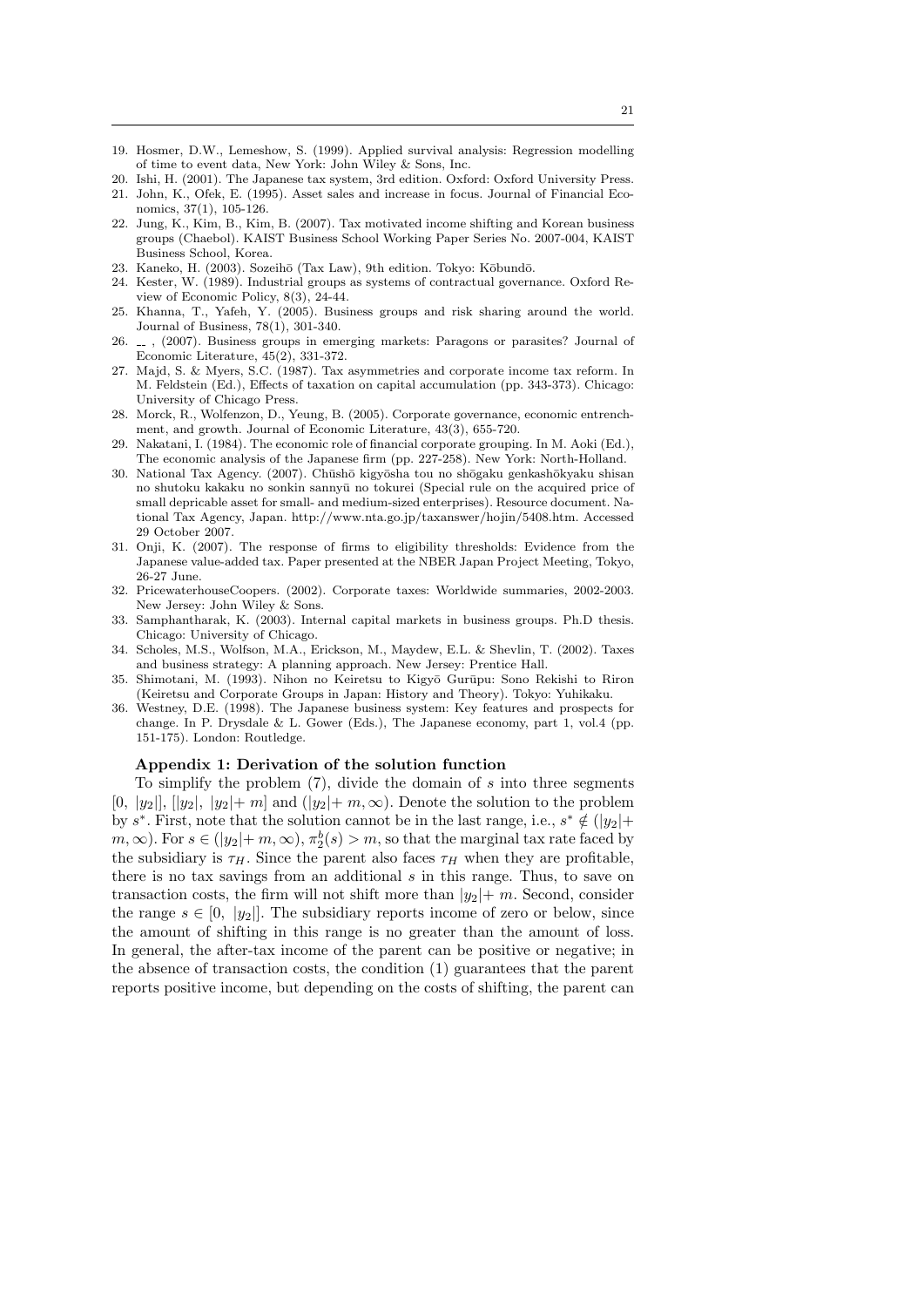report negative income. However, we can ignore the case of negative income. To see why, suppose that there is a value for  $\hat{s} \in [0, |y_2|]$  such that  $\pi_1^b(\hat{s}) < 0$ .<br>Since we also have  $\pi^b(\hat{s}) < 0$ , the overall income must be negative i.e. 0. Since we also have  $\pi_2^b(\hat{s}) < 0$ , the overall income must be negative, i.e.,  $\pi^b(\hat{s}) + \pi^b(\hat{s}) < 0$ . Given the condition (1) the firm makes positive profit  $\pi_1^b(\hat{s}) + \pi_2^b(\hat{s}) < 0$ . Given the condition (1), the firm makes positive profit without shifting income  $0 < (1 - \pi r) \pi^b(0) + \pi^c(0)$ , so that  $\hat{s}$  is dominated by without shifting income,  $0 < (1 - \tau_H)\tau_1^b(0) + \tau_2(0)$ , so that  $\hat{s}$  is dominated by  $s = 0$ . In other words, at the optimum, the parent must have positive profit  $s = 0$ . In other words, at the optimum, the parent must have positive profit,  $y_1 - s - g(s) > 0$ . Thus, the parent faces  $\tau_H$ , and the firm's optimization problem becomes (10).

$$
M_{s}ax \tau_{H}s - (1 - \tau_{H})g(s)s.t. y_{2} + s \leq 0
$$
\n(10)

Note that there is no explicit inequality constraint on a parent's profit, but since it can be verified that the constraint holds with a slack, the constraint on a parent's profit is not included here. The first order conditions for the problem are

$$
\tau_H - (1 - \tau_H) \frac{s}{\overline{y} \psi} - \lambda = 0 \tag{11}
$$

$$
\lambda(y_2 + s) = 0, \ \lambda \ge 0 \tag{12}
$$

The solution for this restricted problem is summarized as

$$
s^* = \min(|y_2|, \ \frac{\tau_H}{1 - \tau_H} \overline{y}\psi)
$$
 (13)

Third, consider the problem with the restriction that  $s \in [y_2], y_2|+m$ . The subsidiary faces the marginal rate of  $\tau_L$  in this range. The parent faces  $\tau_H$  by a similar argument to above. To see that the parent must have positive income, suppose that at  $\hat{s} = m + |y_2|$ ,  $\pi_1^b(\hat{s}) < 0$ . Since  $\pi_2^b(m + |y_2|) = m$ , the overall profit is  $\Pi(m+|y_2|) = \pi_1^b(\hat{s}) + m(1-\tau_L) < m$ .  $\hat{s}$  cannot be the optimal value,<br>since the profit without shifting income is  $\Pi(0) = (1-\tau_X)u_L + u_L > m$  by since the profit without shifting income is  $\Pi(0) = (1 - \tau_H)y_1 + y_2 > m$  by assumption, i.e.,  $\hat{s}$  is dominated by  $s = 0$ . It follows that for any other value of s in the range,  $\pi_1^b(s) > 0$ . Thus, the problem can be written as

$$
M_g x \left(\tau_H - \tau_L\right) s - (1 - \tau_H) g(s) \tag{14}
$$

$$
s.t. y_2 + s \leqslant m, -y_2 - s \leqslant 0
$$

The first order conditions for the problem are

$$
(\tau_H - \tau_L) - (1 - \tau_H) \frac{s}{\overline{y}\psi} - \lambda_1 + \lambda_2 = 0 \tag{15}
$$

$$
\lambda_1(y_2 + s - m) = 0 \tag{16}
$$

$$
\lambda_2(-y_2 - s) = 0 \tag{17}
$$

$$
\lambda_1, \lambda_2 \ge 0 \tag{18}
$$

The solution to the problem is summarized as

$$
s^* = \min\left[\max(|y_2|, \ \frac{\tau_H - \tau_L}{1 - \tau_H} \overline{y}\psi), \ m + |y_2|\right] \tag{19}
$$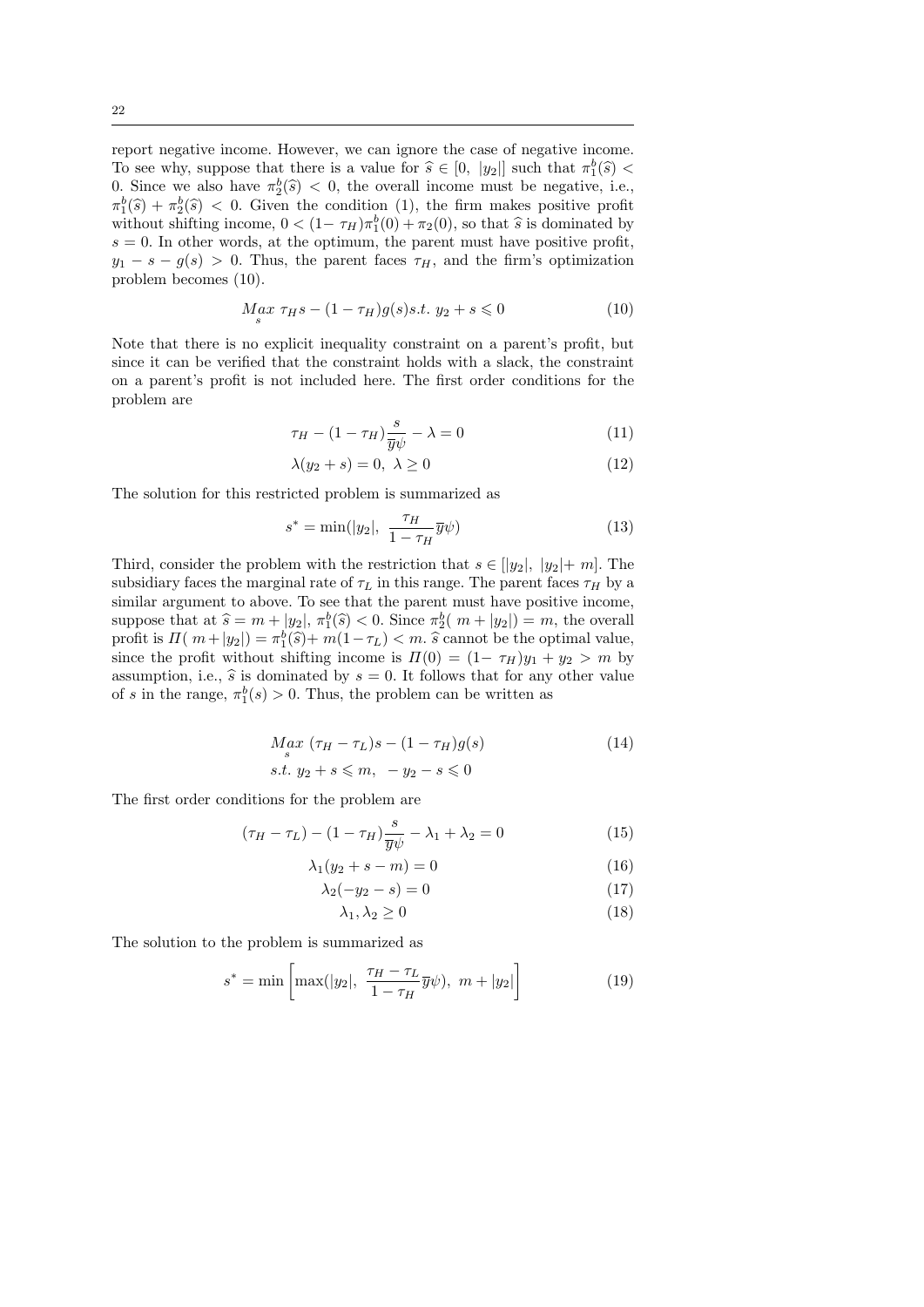By combining (13) and (19), we obtain

$$
s^* = \min\left\{\max\left[\min\left(|y_2|, \frac{\tau_H}{1 - \tau_H} \overline{y}\psi\right), \frac{\tau_H - \tau_L}{1 - \tau_H} \overline{y}\psi\right], \ m + |y_2|\right\} \tag{8}
$$

## Appendix 2: Note on the functional form

This note demonstrates the underestimation of tax effects in a regression with a flexible size control. One way to identify the effects of tax incentives would be to compare the actual fraction of corporations reporting zero profit with the predicted fraction based on the sample without the cap. To the extent that the tax incentives are influential, we would expect to observe the actual fraction to be greater than the predicted fraction. As an example, we examine the propensity to report zero profit using a probit model with a cubic function of the log of paid-in capital as the control.

In Figure A1, the long-dotted line shows the predicted fraction of zeroprofit corporations based on the model estimated on a sample below 100 million yen in paid-in capital. The figures are averaged over intervals with the width of 0.2. The amount above 4.6, which corresponds to  $\ln(100)$ , is therefore an out-sample prediction, representing the pattern that would have prevailed had the relationship between the propensity to report profit and the corporate size remained as it was below 100 million. Broadly speaking, the fraction declines over the size. However, the out-sample prediction is generally low compared to the actual figure, indicating a systematically high incidence of zero profit among large corporations unexplained by the level of size.

Now consider the short dotted line, which is an in-sample prediction based on the estimates from the whole sample. As the model is fit to the data, any effects of taxes are absorbed into the coefficients on the size controls, so that the predicted values trace the actual values closely. Thus, by incorporating a flexible size control in the analysis presented in the text, the tax effects would inevitably be underestimated.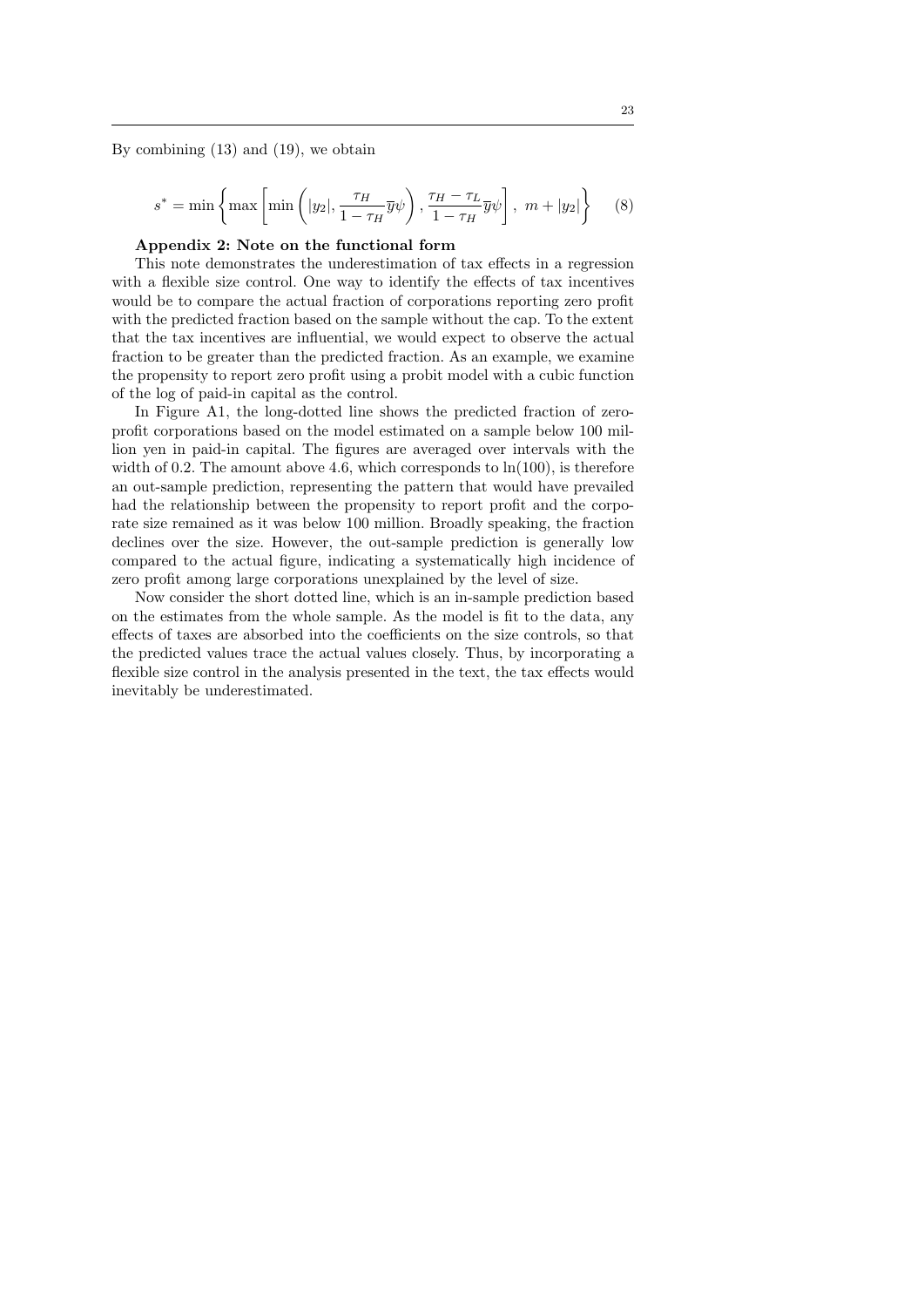|                     | Subsidiaries of        | Subsidiaries of              | ALL      |
|---------------------|------------------------|------------------------------|----------|
| Variable            | <b>F&amp;I</b> Parents | non-F&I Parents Subsidiaries |          |
| PROFIT [mil. Yen]   | 61.1                   | 81.6                         | 79.7     |
|                     | (472.2)                | (978.8)                      | (944.3)  |
| HOLDING [%]         | 42.5                   | 74.4                         | 71.5     |
|                     | (45)                   | (29.1)                       | (32.2)   |
| <b>RELATIVESIZE</b> | 0.013                  | 0.028                        | 0.026    |
|                     | (0.038)                | (0.052)                      | (0.051)  |
| AGE [month]         | 138.2                  | 234.5                        | 225.9    |
|                     | (123)                  | (170.4)                      | (168.9)  |
| ln(paid-in capital) | 233.6                  | 292.9                        | 287.5    |
|                     | (1162.9)               | (6164.8)                     | (5890.5) |
| <b>ZEROPROFIT</b>   | 0.132                  | 0.07                         | 0.076    |
| <b>LARGE</b>        | 0.187                  | 0.22                         | 0.217    |
| <b>SAME ADDRESS</b> | 0.207                  | 0.115                        | 0.123    |
| <b>SAMEREP</b>      | 0.135                  | 0.19                         | 0.185    |
| N                   | 3,008                  | 30,322                       | 33,340   |

Table 1 Summary Statistics

Notes: Standard deviations are in parentheses. "F&I" refers to financial and insurance. ZEROPROFIT is the indicator for reported profit in the range of (-1, 1). SAMEREP is the indicator for subsidiaries that share same company representative with another member company.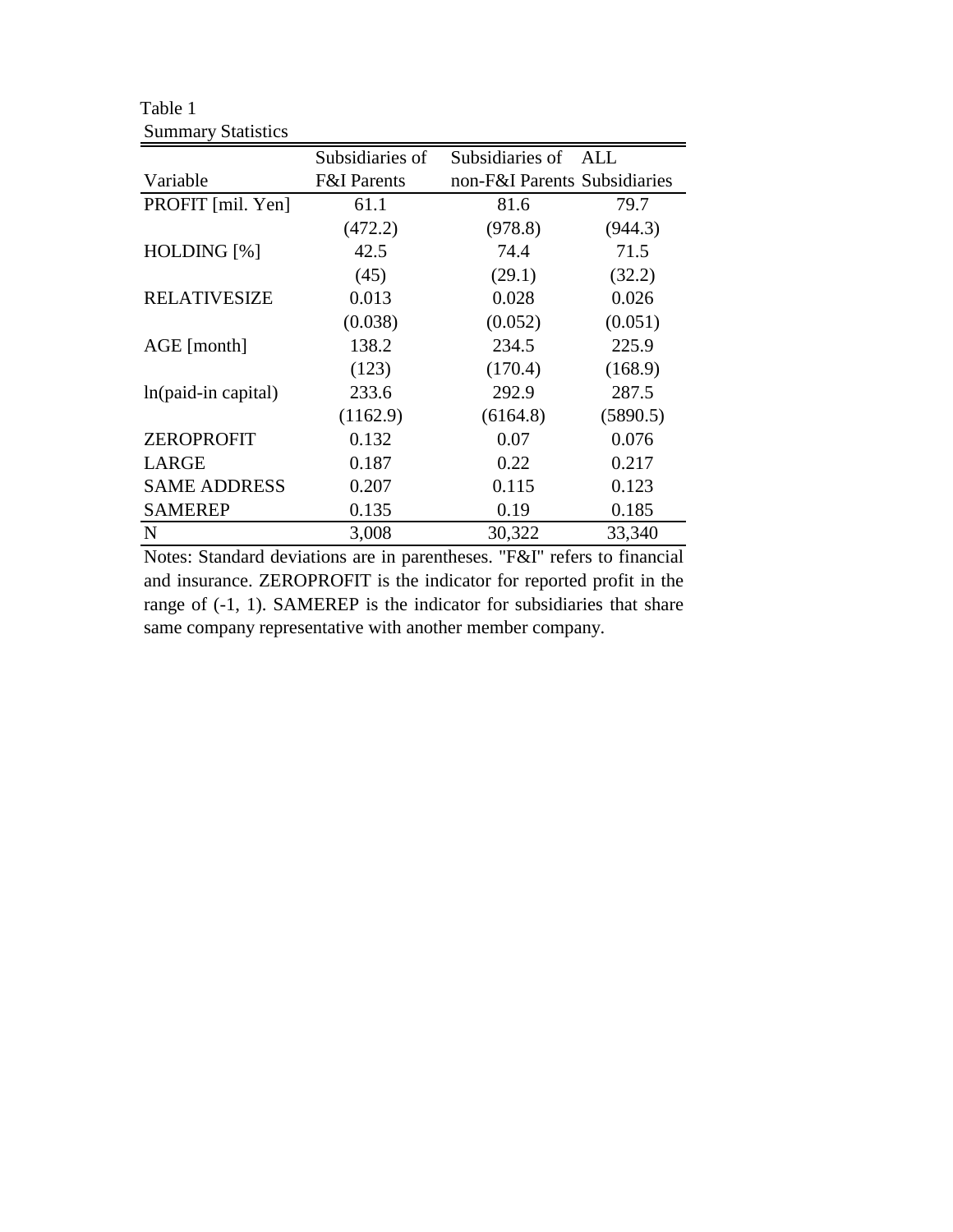Table 2

The percentage of voting shares by industry classification of parent

| <b>Industry Classification of Parent Company</b><br>Std.Dev.<br>$\mathbf N$<br>Average |
|----------------------------------------------------------------------------------------|
|                                                                                        |
| 82.5<br>25.7<br>165<br>Telecomm., Newspaper, Publishing, Broadcasting                  |
| <b>Agriculture and Fishery</b><br>81.9<br>22.4<br>186                                  |
| <b>Communication Equipment</b><br>81.4<br>26.4<br>515                                  |
| <b>Precision Instruments</b><br>80.8<br>26.2<br>463                                    |
| Paper, Pulp and Allied Products<br>80.4<br>25.6<br>347                                 |
| Retail<br>80<br>27.6<br>1,688                                                          |
| 79.3<br>303<br>Petroleum and Coal Products<br>26.7                                     |
| <b>Real Estate</b><br>78.9<br>566<br>28.5                                              |
| <b>Food Products</b><br>78.6<br>27.6<br>1,526                                          |
| Nonferrous Metal Products<br>78.2<br>27.5<br>686                                       |
| 78<br>210<br><b>Textile Mill Products</b><br>25.6                                      |
| 77.8<br>28<br>Textile<br>1,171                                                         |
| 76.4<br>29.5<br>441<br>Pharmaceuticals                                                 |
| 76.2<br>28.4<br>3,178<br>Wholesale                                                     |
| 76.1<br>29<br>851<br>Machinery and Equipment                                           |
| <b>Electrical and Electronic Equipment</b><br>76.1<br>29<br>851                        |
| <b>Rubber Products</b><br>75.2<br>26.3<br>155                                          |
| Service<br>29.8<br>73.6<br>1,174                                                       |
| 73<br>31<br><b>Land Transportation</b><br>2,192                                        |
| 28.6<br>Miscellaneous Manufacturing Industries<br>72.9<br>930                          |
| <b>Chemical Manufacturing</b><br>71.9<br>28.3<br>2,519                                 |
| Stone, Clay, Glass, and Concrete Products<br>825<br>71.2<br>30.5                       |
| 71.1<br>29.7<br>1,744<br><b>Transportation Equipment</b>                               |
| <b>Electric</b> and Gas<br>70.3<br>29.1<br>560                                         |
| Construction<br>70.2<br>30<br>2,812                                                    |
| <b>Metal Products</b><br>69.7<br>29<br>851                                             |
| 68.1<br>30.1<br>2,192<br><b>Water Transportation</b>                                   |
| Iron and Steel Industries<br>67.9<br>885<br>29.9                                       |
| Other<br>66.7<br>21<br>10                                                              |
| 66.5<br>30.7<br>726<br>Warehousing and Other Transportation                            |
| 54.6<br>28.5<br>239<br>Air Transportation                                              |
| Financial and Insurance<br>45.1<br>43<br>3,131                                         |
| 32.2<br>All Industries<br>71.6<br>34,887                                               |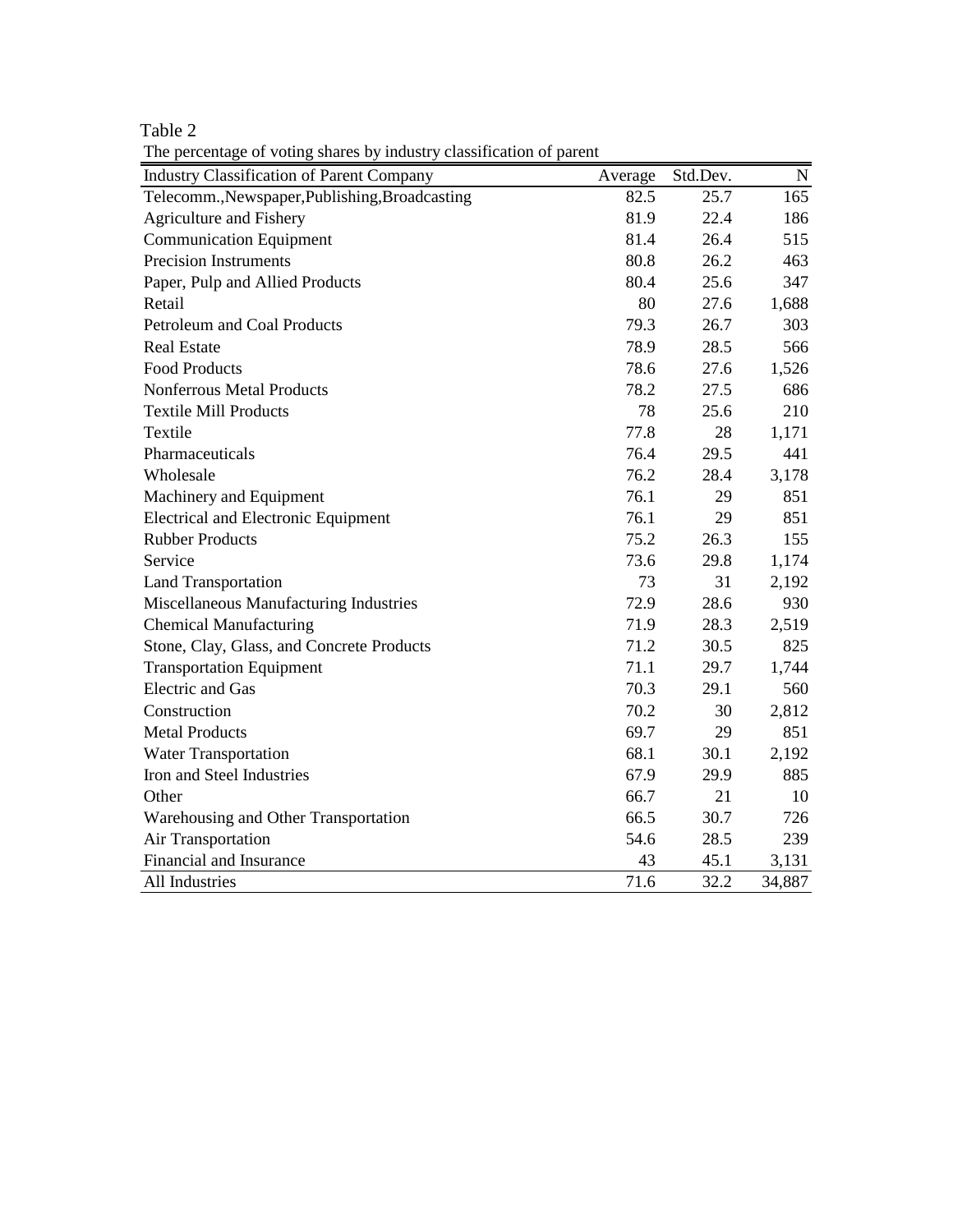|                  | (1)        | (2)        | (3)        | (4)        | (5)        |
|------------------|------------|------------|------------|------------|------------|
|                  | pooled     | pooled     | pooled     | Non F&I    | F&I        |
| $LARGE = 1$      | $-0.045**$ | $0.047**$  | $0.042**$  | $0.031**$  | $0.147**$  |
|                  | (0.003)    | (0.007)    | (0.006)    | (0.006)    | (0.036)    |
| <b>HOLDING</b>   | $0.030**$  | $0.016**$  | $0.017**$  | $-0.008*$  | $0.096**$  |
|                  | (0.004)    | (0.004)    | (0.004)    | (0.004)    | (0.013)    |
| <b>RELSIZE</b>   | $-0.974**$ | $-0.496**$ | $-0.377**$ | $-0.392**$ | $-0.225$   |
|                  | (0.130)    | (0.092)    | (0.082)    | (0.082)    | (0.379)    |
| <b>AGE</b>       |            | $-0.270**$ | $-0.240**$ | $-0.205**$ | $-0.783**$ |
|                  |            | (0.020)    | (0.019)    | (0.020)    | (0.105)    |
| AGE SQ           |            | $0.244**$  | $0.203**$  | $0.152**$  | $0.879**$  |
|                  |            | (0.028)    | (0.027)    | (0.028)    | (0.189)    |
| <b>PUBLIC</b>    |            | $-0.033*$  | $-0.029+$  |            | 0.324      |
|                  |            | (0.017)    | (0.016)    |            | (0.225)    |
| LN(PCAP)         |            | $-0.029**$ | $-0.027**$ | $-0.023**$ | $-0.057**$ |
|                  |            | (0.001)    | (0.001)    | (0.001)    | (0.005)    |
| <b>YEAR1990</b>  |            |            | $-0.008**$ | $-0.011**$ | 0.017      |
|                  |            |            | (0.003)    | (0.003)    | (0.012)    |
| <b>YEAR1992</b>  |            |            | $0.010**$  | $0.007*$   | $0.036**$  |
|                  |            |            | (0.003)    | (0.003)    | (0.013)    |
| Observations     | 33340      | 33340      | 33340      | 30332      | 3008       |
| Pseudo R-squared | 0.05       | 0.11       | 0.14       | 0.12       | 0.31       |

Table3 Baseline probit model

Notes: The dependent variable is 1 if the reported profit is zero and is 0 otherwise. Robust standard errors in parentheses. Column 3-5 include dummies for own industry, headquarter location, and a constant. PUBLIC is ommitted in non F&I subsample because all public corporations reported nonzero profits. + significant at 10%; \* significant at 5%; \*\* significant at 1%.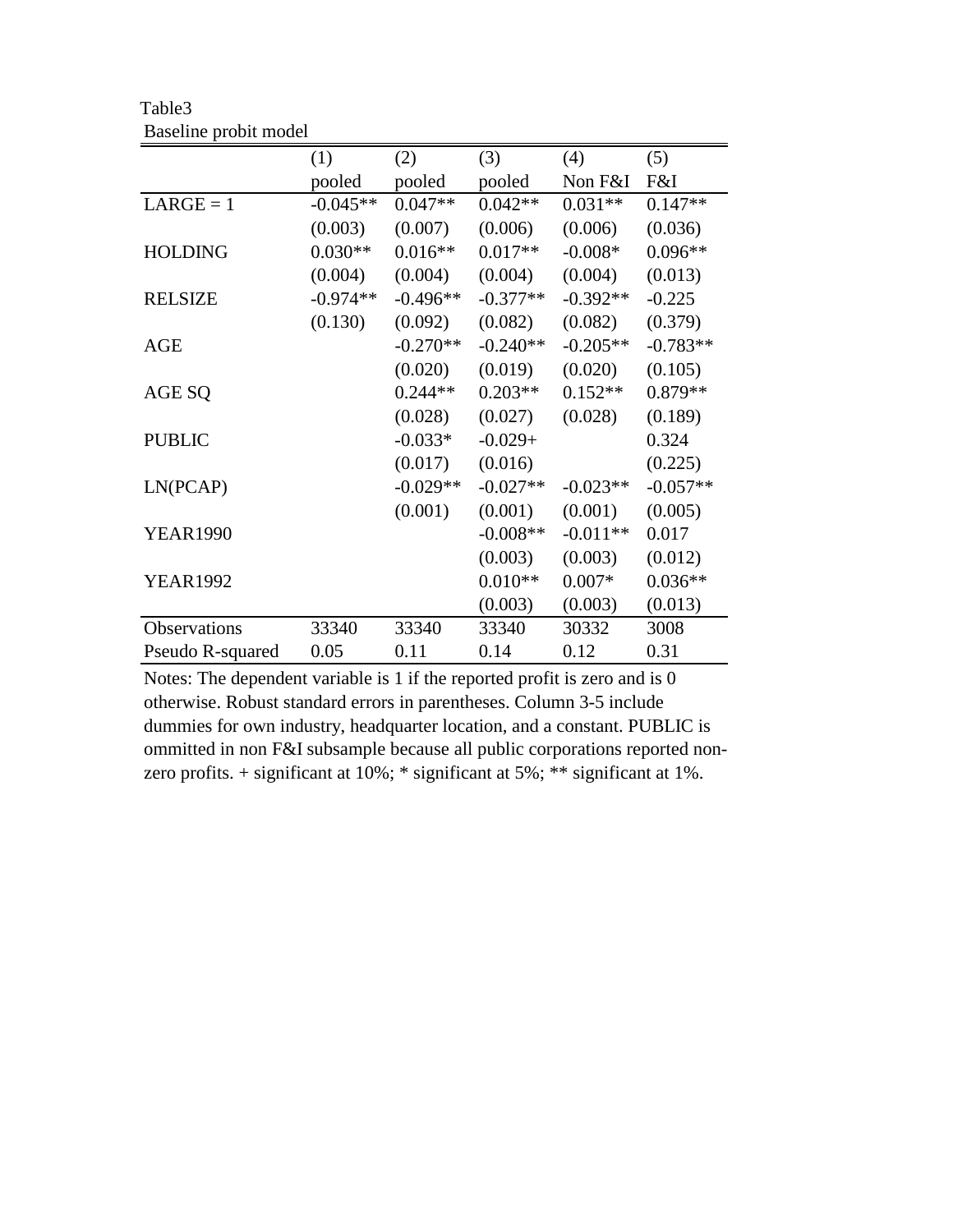|                     | (1)        | (2)        | (3)        | (4)        | (5)        | (6)        |
|---------------------|------------|------------|------------|------------|------------|------------|
|                     | pooled     | pooled     | Non F&I    | Non F&I    | F&I        | F&I        |
| $LARGE = 1$         | $0.042**$  | $0.032**$  | $0.030**$  | $0.022 +$  | $0.147**$  | $0.125**$  |
|                     | (0.006)    | (0.011)    | (0.006)    | (0.013)    | (0.036)    | (0.042)    |
| <b>HOLDING</b>      | $0.014**$  | $0.013**$  | $-0.010*$  | $-0.010*$  | $0.092**$  | $0.090**$  |
|                     | (0.004)    | (0.004)    | (0.004)    | (0.004)    | (0.013)    | (0.013)    |
| <b>OFFICE SHARE</b> | $0.008*$   | $0.008*$   | 0.003      | 0.003      | 0.017      | 0.013      |
|                     | (0.003)    | (0.004)    | (0.004)    | (0.004)    | (0.011)    | (0.011)    |
| <b>SAME HEAD</b>    | $0.012**$  | $0.011**$  | $0.011**$  | $0.010**$  | 0.006      | 0.004      |
|                     | (0.003)    | (0.003)    | (0.003)    | (0.003)    | (0.014)    | (0.014)    |
| <b>RELSIZE</b>      | $-0.387**$ | $-0.388**$ | $-0.399**$ | $-0.400**$ | $-0.209$   | $-0.202$   |
|                     | (0.082)    | (0.082)    | (0.083)    | (0.083)    | (0.374)    | (0.361)    |
| <b>AGE</b>          | $-0.235**$ | $-0.235**$ | $-0.202**$ | $-0.202**$ | $-0.767**$ | $-0.769**$ |
|                     | (0.019)    | (0.019)    | (0.020)    | (0.020)    | (0.108)    | (0.106)    |
| AGE SQ              | $0.201**$  | $0.202**$  | $0.151**$  | $0.152**$  | $0.859**$  | $0.866**$  |
|                     | (0.027)    | (0.027)    | (0.028)    | (0.028)    | (0.195)    | (0.191)    |
| <b>PUBLIC</b>       | $-0.029+$  | $-0.028$   |            |            | 0.326      | 0.344      |
|                     | (0.016)    | (0.017)    |            |            | (0.224)    | (0.224)    |
| LN(PCAP)            | $-0.027**$ | $-0.027**$ | $-0.023**$ | $-0.023**$ | $-0.056**$ | $-0.056**$ |
|                     | (0.001)    | (0.001)    | (0.001)    | (0.001)    | (0.005)    | (0.005)    |
| <b>YEAR1990</b>     | $-0.009**$ | $-0.009**$ | $-0.011**$ | $-0.011**$ | 0.016      | 0.017      |
|                     | (0.003)    | (0.003)    | (0.003)    | (0.003)    | (0.012)    | (0.012)    |
| <b>YEAR1992</b>     | $0.009**$  | $0.009**$  | $0.006*$   | $0.006*$   | $0.035**$  | $0.036**$  |
|                     | (0.003)    | (0.003)    | (0.003)    | (0.003)    | (0.013)    | (0.013)    |
| <b>LXH</b>          |            | 0.008      |            | 0.006      |            | 0.009      |
|                     |            | (0.011)    |            | (0.013)    |            | (0.047)    |
| LXadd               |            | $-0.001$   |            | 0.000      |            | 0.073      |
|                     |            | (0.012)    |            | (0.012)    |            | (0.091)    |
| LXrep               |            | 0.011      |            | 0.011      |            | 0.033      |
|                     |            | (0.011)    |            | (0.011)    |            | (0.080)    |
| Observations        | 33340      | 33340      | 30332      | 30332      | 3008       | 3008       |
| Pseudo R-squared    | 0.14       | 0.14       | 0.12       | 0.12       | 0.31       | 0.31       |

Table 4 Baseline model with additional explanatory variables

Notes: The dependent variable is 1 if the reported profit is zero and is 0 otherwise. Robust standard errors in parentheses. All regression include dummies for own industry, headquarter location, and a constant. Except F&I sectors, parents' industry dummies are included. PUBLIC is ommitted in non F&I subsample because all public corporations reported non-zero profits. + significant at 10%; \* significant at 5%; \*\* significant at 1%.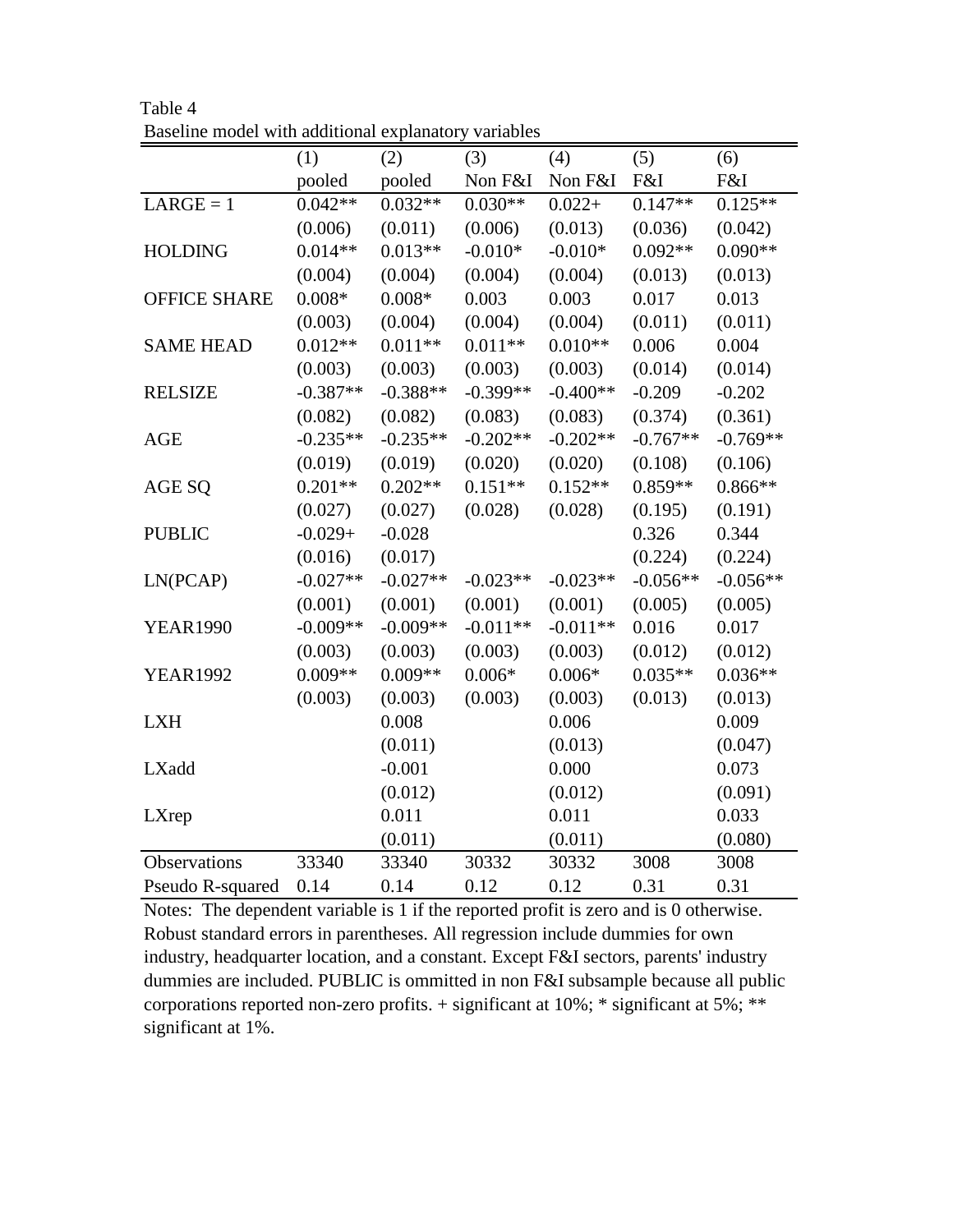|                     | (1)        | (2)                     | (3)        | (4)        | (5)                |
|---------------------|------------|-------------------------|------------|------------|--------------------|
|                     | balanced   | $\left[ \, , 1 \right)$ | $[ , 9)$   | $[ , 8)$   | $\left[ ,7\right)$ |
| $LARGE = 1$         | $0.046**$  | $0.054**$               | $0.055**$  | $0.072**$  | $0.076**$          |
|                     | (0.007)    | (0.009)                 | (0.010)    | (0.013)    | (0.017)            |
| <b>HOLDING</b>      | $0.012**$  | $0.015**$               | $0.018**$  | $0.022**$  | $0.033**$          |
|                     | (0.004)    | (0.005)                 | (0.005)    | (0.007)    | (0.010)            |
| <b>OFFICE SHARE</b> | $0.010*$   | $0.018**$               | $0.017**$  | $0.021**$  | $0.025*$           |
|                     | (0.004)    | (0.005)                 | (0.005)    | (0.007)    | (0.010)            |
| <b>SAME HEAD</b>    | $0.013**$  | $0.015**$               | $0.015**$  | $0.021**$  | $0.028**$          |
|                     | (0.003)    | (0.004)                 | (0.004)    | (0.006)    | (0.008)            |
| <b>RELSIZE</b>      | $-0.370**$ | $-0.323**$              | $-0.356**$ | $-0.442**$ | $-0.510**$         |
|                     | (0.047)    | (0.059)                 | (0.063)    | (0.083)    | (0.110)            |
| <b>AGE</b>          | $-0.220**$ | $-0.253**$              | $-0.266**$ | $-0.322**$ | $-0.314**$         |
|                     | (0.021)    | (0.026)                 | (0.029)    | (0.039)    | (0.054)            |
| AGE SQ              | $0.176**$  | $0.193**$               | $0.199**$  | $0.241**$  | $0.212*$           |
|                     | (0.034)    | (0.042)                 | (0.047)    | (0.064)    | (0.089)            |
| LN(PCAP)            | $-0.029**$ | $-0.036**$              | $-0.039**$ | $-0.047**$ | $-0.054**$         |
|                     | (0.001)    | (0.001)                 | (0.002)    | (0.002)    | (0.003)            |
| <b>YEAR1990</b>     | $-0.000$   | $-0.003$                | $-0.003$   | $-0.007$   | $-0.020*$          |
|                     | (0.003)    | (0.004)                 | (0.004)    | (0.006)    | (0.009)            |
| <b>YEAR1992</b>     | $0.020**$  | $0.016**$               | $0.014**$  | 0.005      | $-0.011$           |
|                     | (0.003)    | (0.004)                 | (0.004)    | (0.006)    | (0.008)            |
| Observations        | 30237      | 25409                   | 23210      | 15918      | 10673              |
| Pseudo R-squared    | 0.14       | 0.14                    | 0.14       | 0.14       | 0.16               |
| Fraction LARGE $=1$ | 0.188      | 0.188                   | 0.187      | 0.178      | 0.171              |

Table 5 Exclusion of profitable groups

Notes: The dependent variable is 1 if the reported profit is zero and is 0 otherwise. Robust standard errors in parentheses. All regression include dummies for own industry, parents' industry, headquarter location, and a constant. + significant at 10%; \* significant at 5%; \*\* significant at 1%.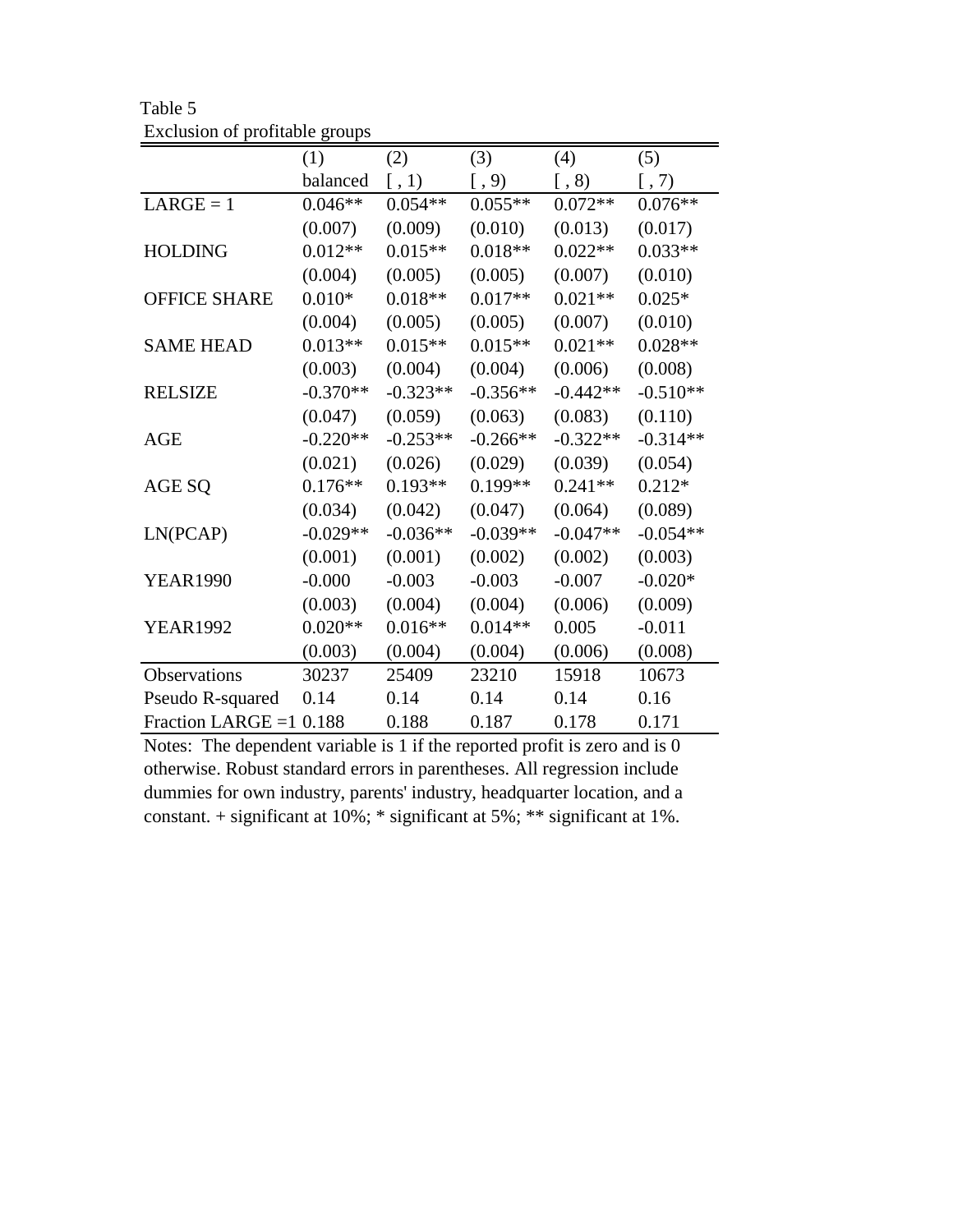| Table 6             |  |
|---------------------|--|
| Specification tests |  |

|                       | (1)        | (2)        | (3)        | (4)                 | (5)        | (6)        |
|-----------------------|------------|------------|------------|---------------------|------------|------------|
|                       | PROFIT1    | PROFIT2    |            | NON F&I NON F&I F&I |            | F&I        |
| $LARGE = 1$           | $0.054**$  | $0.059**$  | $0.025**$  | $0.025**$           | $0.048*$   | $0.048*$   |
|                       | (0.008)    | (0.009)    | (0.006)    | (0.006)             | (0.023)    | (0.024)    |
| <b>HOLDING</b>        | $0.017**$  | $0.017**$  |            |                     |            |            |
|                       | (0.005)    | (0.006)    |            |                     |            |            |
| <b>OFFICE SHARE</b>   | $0.018**$  | $0.029**$  | $-0.005$   | $-0.005$            | $-0.001$   | $-0.001$   |
|                       | (0.005)    | (0.006)    | (0.003)    | (0.003)             | (0.008)    | (0.008)    |
| <b>SAME HEAD</b>      | $0.014**$  | $0.010*$   | 0.003      | 0.003               | $-0.014$   | $-0.014$   |
|                       | (0.004)    | (0.005)    | (0.003)    | (0.003)             | (0.010)    | (0.010)    |
| <b>RELSIZE</b>        | $-0.762**$ | $-0.761**$ | $-0.018$   | $-0.017$            | $0.431**$  | $0.424**$  |
|                       | (0.109)    | (0.108)    | (0.048)    | (0.048)             | (0.108)    | (0.110)    |
| <b>AGE</b>            | $-0.378**$ | $-0.410**$ | $-0.090**$ | $-0.089**$          | $-0.337**$ | $-0.337**$ |
|                       | (0.027)    | (0.031)    | (0.019)    | (0.019)             | (0.106)    | (0.106)    |
| AGE SQ                | $0.324**$  | $0.326**$  | 0.046      | 0.046               | $0.365+$   | $0.365+$   |
|                       | (0.038)    | (0.046)    | (0.030)    | (0.030)             | (0.208)    | (0.208)    |
| <b>PUBLIC</b>         | $-0.038$   | $-0.039$   |            |                     | 0.319      | 0.374      |
|                       | (0.029)    | (0.033)    |            |                     | (0.216)    | (0.244)    |
| LN(PCAP)              | $-0.051**$ | $-0.064**$ | $-0.008**$ | $-0.008**$          | $-0.022**$ | $-0.022**$ |
|                       | (0.002)    | (0.002)    | (0.001)    | (0.001)             | (0.004)    | (0.004)    |
| <b>YEAR1990</b>       | $-0.012**$ | $-0.013**$ | $-0.011**$ | $-0.011**$          | 0.016      | 0.016      |
|                       | (0.004)    | (0.004)    | (0.003)    | (0.003)             | (0.010)    | (0.010)    |
| <b>YEAR1992</b>       | $0.010*$   | $0.011*$   | $0.005*$   | $0.005*$            | $0.019 +$  | $0.019 +$  |
|                       | (0.004)    | (0.005)    | (0.003)    | (0.003)             | (0.011)    | (0.011)    |
| LN(SALES)             |            |            | $-0.021**$ | $-0.021**$          | $-0.032**$ | $-0.032**$ |
|                       |            |            | (0.001)    | (0.001)             | (0.004)    | (0.004)    |
| LN(WORKER)            |            |            | 0.001      | 0.001               | $0.008*$   | $0.008*$   |
|                       |            |            | (0.001)    | (0.001)             | (0.003)    | (0.003)    |
| q100                  |            |            |            | $-0.000$            |            | $0.083**$  |
|                       |            |            |            | (0.002)             |            | (0.014)    |
| q75                   |            |            | $-0.001$   |                     | $0.081**$  |            |
|                       |            |            | (0.002)    |                     | (0.014)    |            |
| Observations          | 33340      | 33340      | 29348      | 29348               | 2880       | 2880       |
| Pseudo R-squared 0.15 |            | 0.15       | 0.16       | 0.16                | 0.28       | 0.28       |

Notes: The dependent variable is 1 if "zero profit" is reported and is 0 otherwise. The range of zeroprofit for PROFIT1 and PROFIT2 is (-2,2) and (-1,3) respectively. Robust standard errors in parentheses. All regressions include dummies for own industry, headquarter location, and a constant. Parent's industry dummies are included except for F&I subsamples. PUBLIC is ommitted in non F&I subsample because all public corporations reported non-zero profits. + significant at 10%; \* significant at 5%; \*\* significant at 1%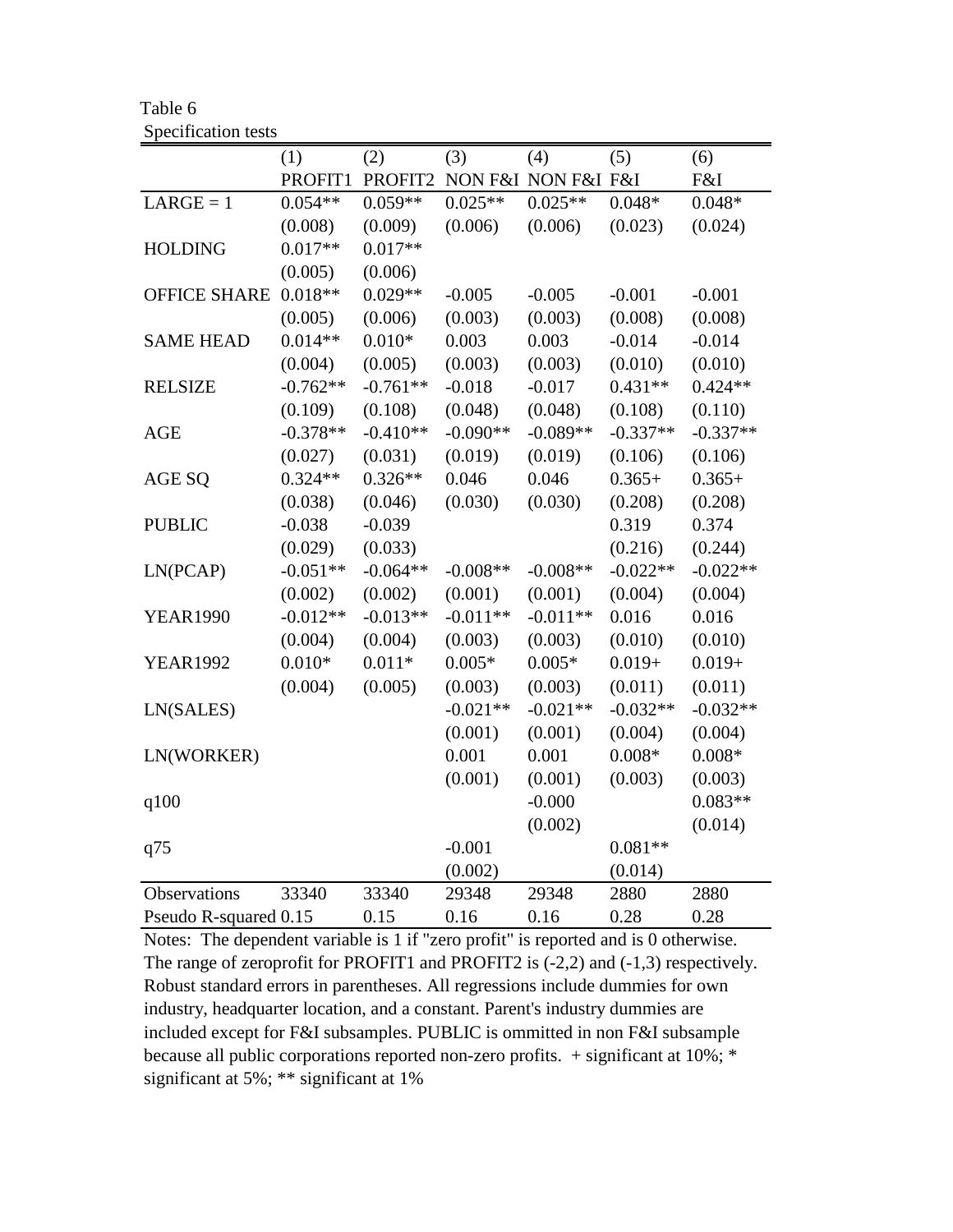Table 7 Flexible size controls

|                     | (1)        | (2)        | (3)        | (4)        |
|---------------------|------------|------------|------------|------------|
| $LARGE = 1$         | $0.036**$  | $0.027**$  | 0.008      | 0.005      |
|                     | (0.006)    | (0.006)    | (0.006)    | (0.005)    |
| <b>HOLDING</b>      | $0.011**$  | $0.015**$  | $0.012**$  | $0.015**$  |
|                     | (0.004)    | (0.004)    | (0.004)    | (0.004)    |
| <b>OFFICE SHARE</b> | 0.003      | $-0.002$   | 0.003      | $-0.003$   |
|                     | (0.003)    | (0.003)    | (0.003)    | (0.003)    |
| <b>SAME HEAD</b>    | $0.007*$   | 0.001      | $0.007*$   | 0.000      |
|                     | (0.003)    | (0.003)    | (0.003)    | (0.003)    |
| <b>RELSIZE</b>      | $-0.351**$ | 0.010      | $-0.363**$ | $-0.032$   |
|                     | (0.078)    | (0.046)    | (0.078)    | (0.048)    |
| <b>AGE</b>          | $-0.206**$ | $-0.105**$ | $-0.211**$ | $-0.111**$ |
|                     | (0.019)    | (0.019)    | (0.019)    | (0.019)    |
| AGE SQ              | $0.160**$  | $0.071*$   | $0.168**$  | $0.075*$   |
|                     | (0.027)    | (0.029)    | (0.027)    | (0.030)    |
| <b>PUBLIC</b>       | $-0.028+$  | $-0.021$   | $-0.041**$ | $-0.035**$ |
|                     | (0.016)    | (0.017)    | (0.006)    | (0.007)    |
| <b>YEAR1990</b>     | $-0.009**$ | $-0.008**$ | $-0.009**$ | $-0.009**$ |
|                     | (0.003)    | (0.003)    | (0.003)    | (0.003)    |
| <b>YEAR1992</b>     | $0.007*$   | $0.006*$   | $0.007*$   | $0.007*$   |
|                     | (0.003)    | (0.003)    | (0.003)    | (0.003)    |
| LN(PCAP)            | $-0.024**$ | $-0.010**$ | $-0.040**$ | $-0.023**$ |
|                     | (0.001)    | (0.001)    | (0.002)    | (0.002)    |
| LN(WORKER)          |            | $0.003*$   |            | 0.000      |
|                     |            | (0.001)    |            | (0.003)    |
| LN(SALES)           |            | $-0.023**$ |            | $-0.032**$ |
|                     |            | (0.001)    |            | (0.004)    |
| LN(PCAP) SQ         |            |            | $0.003**$  | $0.002**$  |
|                     |            |            | (0.000)    | (0.000)    |
| LN(SALES)SQ         |            |            |            | $0.001*$   |
|                     |            |            |            | (0.000)    |
| LN(WORKER)SQ        |            |            |            | 0.000      |
|                     |            |            |            | (0.000)    |
| Observations        | 32228      | 32228      | 32228      | 32228      |
| Pseudo R-squared    | 0.12       | 0.16       | 0.13       | 0.17       |

Notes: The dependent variable is 1 if "zero profit" is reported and is 0 otherwise. Robust standard errors in parentheses. All regressions include dummies for own industry, parent's industry, headquarter location, and a constant. The sample in this table omits 1,112 observations with missing information on workers and/or sales.  $+$  significant at 10%;  $*$  significant at 5%;  $**$ significant at 1%.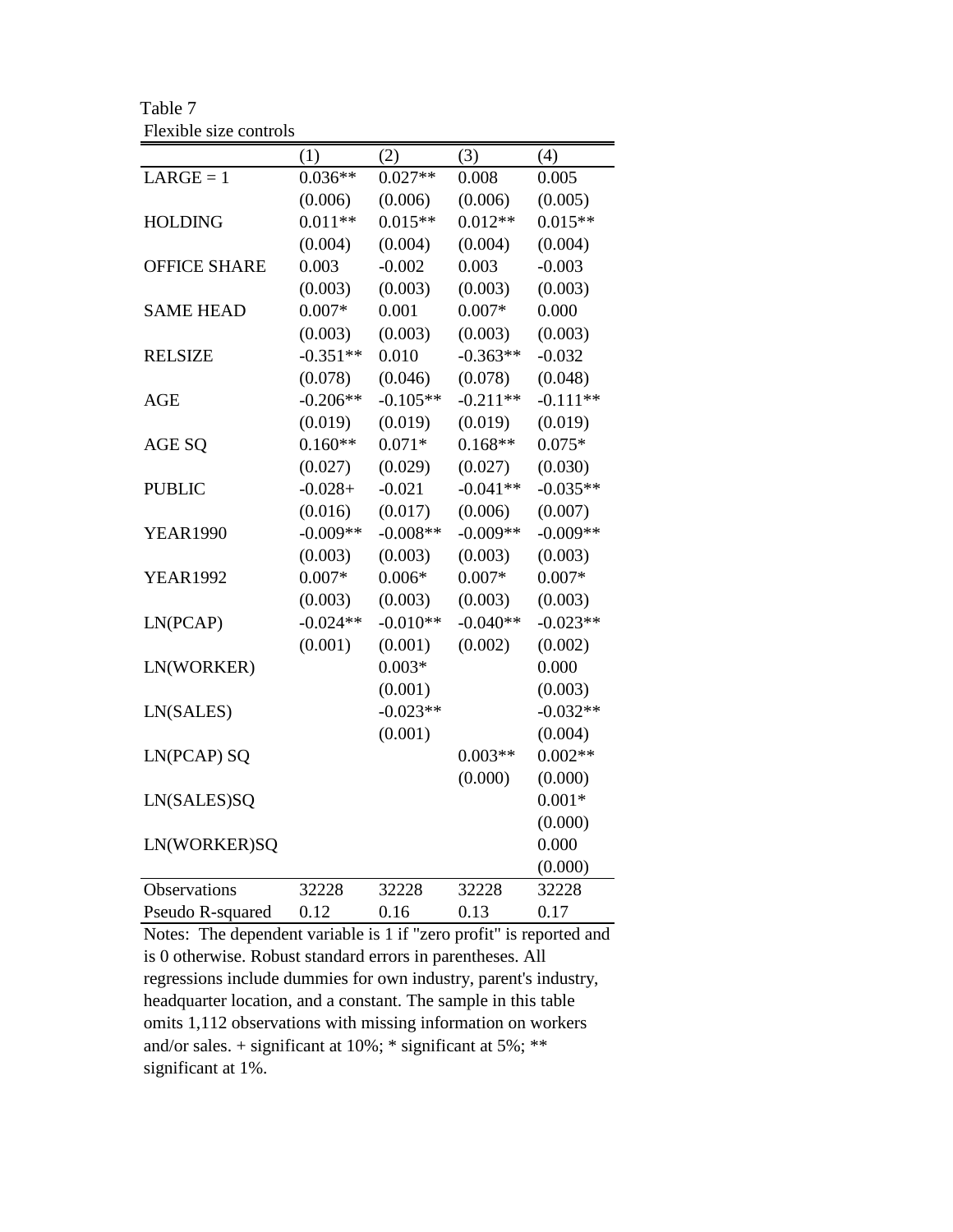| F test for difference in variance |                                    |                                               |           |         |                                         |       |                                 |  |
|-----------------------------------|------------------------------------|-----------------------------------------------|-----------|---------|-----------------------------------------|-------|---------------------------------|--|
|                                   | F tests for difference in variance |                                               |           |         | <b>Means and standard deviations</b>    |       |                                 |  |
|                                   |                                    | Actual/Actual Adjusted/Actual Actual/Adjusted |           |         | Wholly owned Partially owned            |       |                                 |  |
| <b>Variables</b>                  | $\left(1\right)$                   | (2)                                           | (3)       |         |                                         |       | Actual Adjusted Actual Adjusted |  |
| profit/sales                      | $1.222**$                          | $1.408**$                                     | $1.448**$ | 0.007   | 0.009                                   | 0.012 | 0.006                           |  |
|                                   |                                    |                                               |           | (0.061) |                                         |       | $(0.057)$ $(0.068)$ $(0.073)$   |  |
| profit/worker                     | $1.498**$                          | $1.235**$                                     | $1.285**$ | 0.389   | 0.558                                   | 0.681 | 0.419                           |  |
|                                   |                                    |                                               |           |         | $(2.134)$ $(2.351)$ $(2.613)$ $(2.420)$ |       |                                 |  |
| profit/paid-in capita             | 0.983                              | $1.115**$                                     | $1.106**$ | 0.598   | 0.592                                   | 0.717 | 0.697                           |  |
|                                   |                                    |                                               |           | (1.399) | $(1.314)$ $(1.387)$                     |       | (1.472)                         |  |

Table 8 F test for difference in variance

Notes: Standard deviations in parentheses. The mean and variance is obtained from the empirical distribution estimated with kernel density. The test statistics is computed as  $S^2$  partially owned/ $S^2$  wholly owned. The cut offs for F is 1.021, 1.027, and 1.038 for 10, 5, and 1 percent level of significance.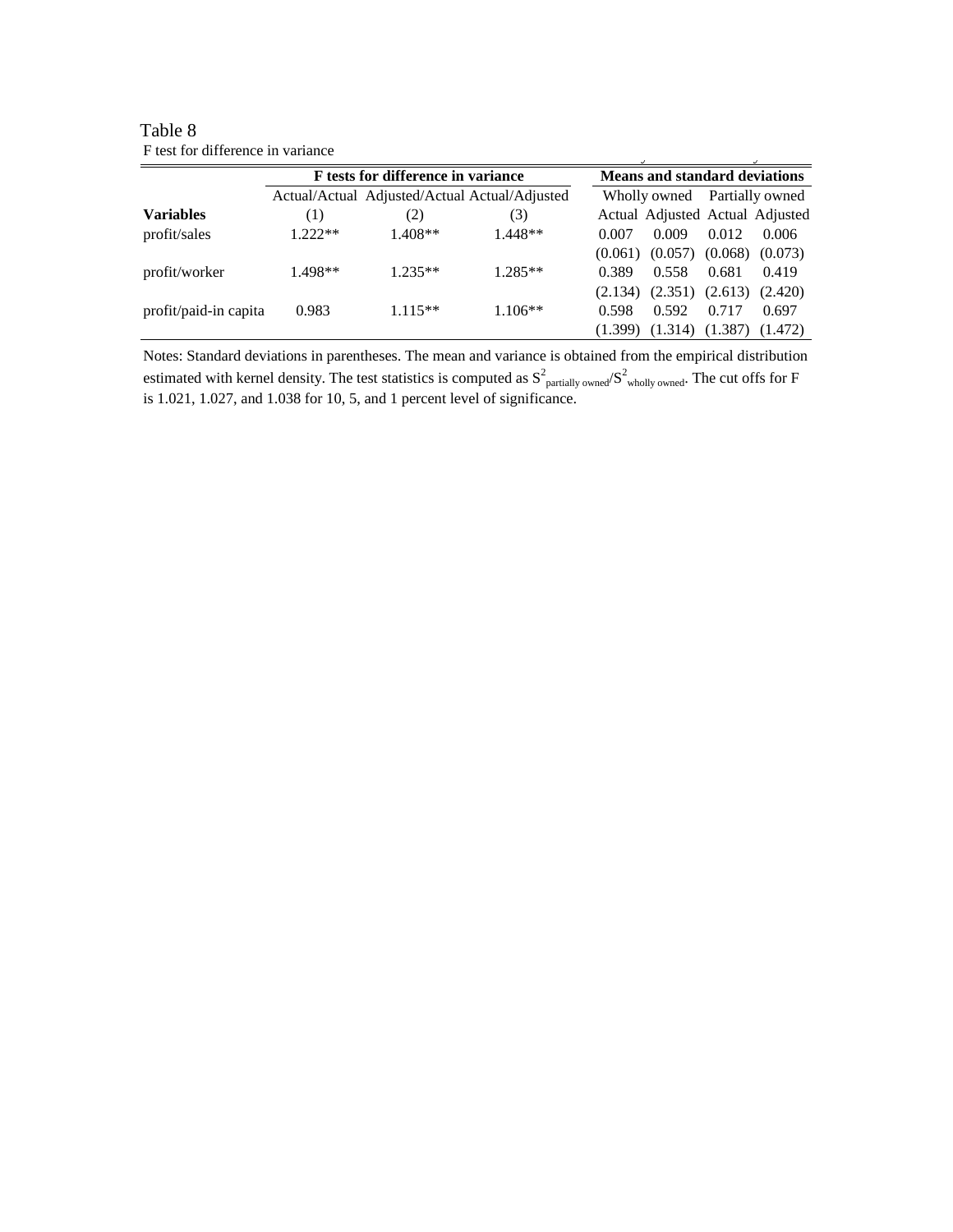|                    |            | (1)                       |            | (2)                       |  |  |
|--------------------|------------|---------------------------|------------|---------------------------|--|--|
|                    |            | Full sample               |            | Restricted sample         |  |  |
|                    |            | Coefficients Hazard ratio |            | Coefficients Hazard ratio |  |  |
| HOLDING[50,75)     | $-0.398*$  | 0.672                     | $-0.214$   | 0.807                     |  |  |
|                    | (0.166)    |                           | (0.173)    |                           |  |  |
| HOLDING[75,100)    | $-0.834**$ | 0.434                     | $-0.727**$ | 0.483                     |  |  |
|                    | (0.213)    |                           | (0.217)    |                           |  |  |
| HOLDING[100]       | $-0.625**$ | 0.535                     | $-0.702**$ | 0.496                     |  |  |
|                    | (0.130)    |                           | (0.135)    |                           |  |  |
| <b>AGE</b>         | $-0.180+$  |                           | $-0.025$   |                           |  |  |
|                    | (0.098)    |                           | (0.108)    |                           |  |  |
| <b>AGE SQUARED</b> | $0.041*$   |                           | 0.012      |                           |  |  |
|                    | (0.018)    |                           | (0.021)    |                           |  |  |
| LN(PCAP)           | $0.086*$   |                           | 0.010      |                           |  |  |
|                    | (0.037)    |                           | (0.036)    |                           |  |  |
|                    |            | <b>Baseline</b>           |            | <b>Baseline</b>           |  |  |
|                    |            | survivorship              |            | survivorship              |  |  |
|                    |            | function                  |            | function                  |  |  |
| 1988-90            | $-2.892**$ | 0.946                     | $-1.488**$ | 0.798                     |  |  |
|                    | (1.065)    |                           | (0.389)    |                           |  |  |
| 1990-92            | $-2.581*$  | 0.877                     | $-0.831*$  | 0.516                     |  |  |
|                    | (1.064)    |                           | (0.388)    |                           |  |  |
| Observations       | 3228       |                           | 1604       |                           |  |  |
| LL                 | $-1058.68$ |                           | $-768.61$  |                           |  |  |

Table 9 Interval censored proportional hazard model

Notes: The dependent variable is 1 for observations which have exited by the time of hte subsequent survey date and is 0 otherwise. Standard errors in parentheses. The sample in Column 1 is the subsidiaries reporting losses in 1988. The sample in Column 2 is restricted to observations belonging to groups with (1) more than one valid observations and (2) mixed survival outcomes. The estimation is based on the expanded data set following the method outlined in Hosmer and Lemeshow (1999: 262). All columns include dummies for headquarter location (aggregated over 6 regions), own industry and parent's industry (2-digit for Column 1 and 1-digit for Column 2). Group dummies are included in Column 2. The unit for AGE is in decades. + significant at 10%; \* significant at 5%; \*\* significant at 1%.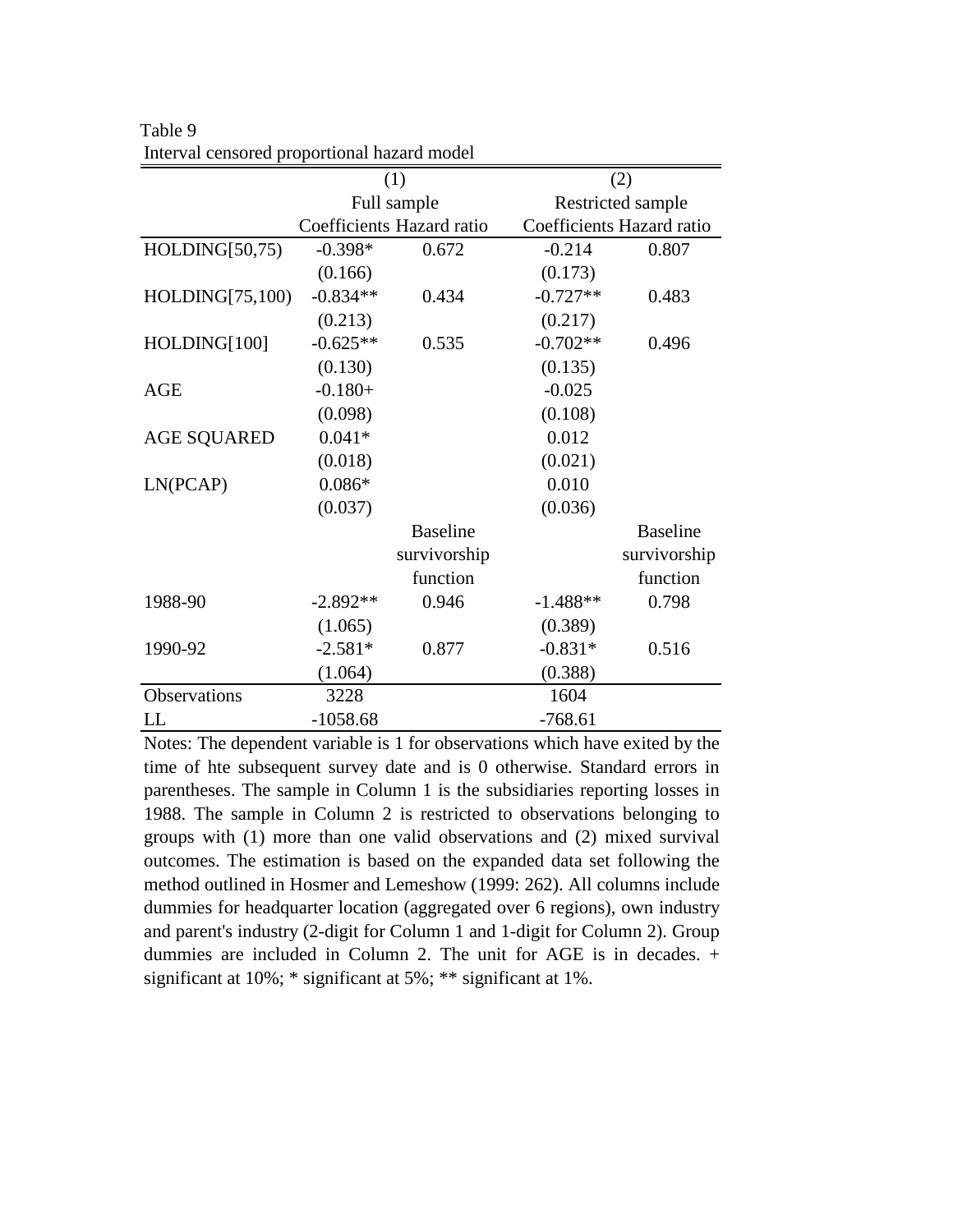Figure 1 Illustration of the optimal shifting schedules



Figure 2 The distribution of profits by the size of paid-capital



Notes: The sample used for this figure is based on the subsidiary data from FY1988, 1990, 1992. It contains active corporations with valid entries for profit over the range of [-20, 60]. "Profit" is after-tax book profit and is in million yen. The width of each bin is 1 million except for the bin spanning 0, which has the range of (-1, 1). This is because the information in the data rounds to zero, any figures with absolute value below one million. Small corporations are the observations with paid-in capital  $(k)$  at 100 million yen and less. Large corporations are those with  $k$  above 100 million ven.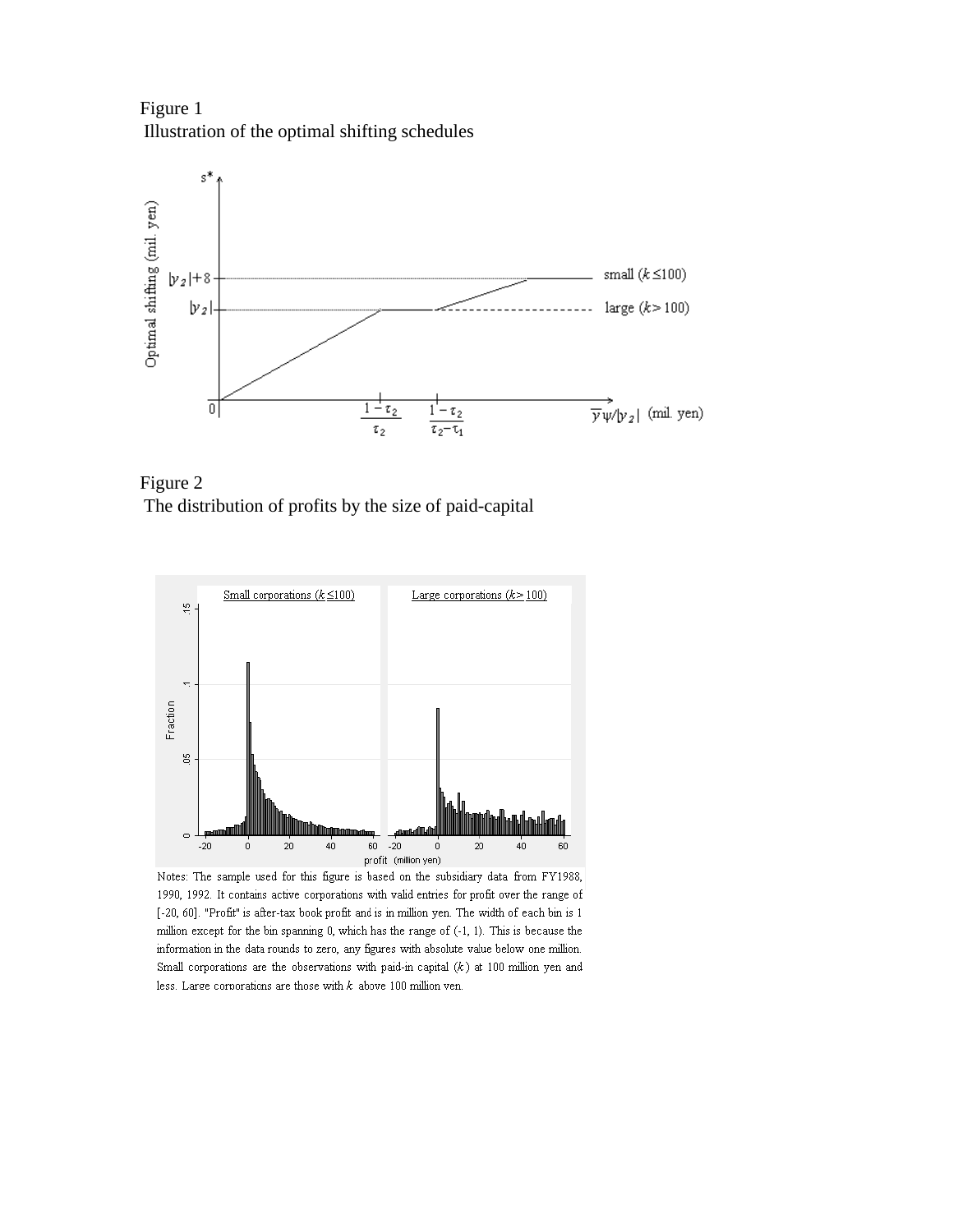Figure 3 The profitability distributions: Wholly-owned versus partially-owned subsidiaries



# Figure 4

The comparison of profitability distribution using alternative definitions